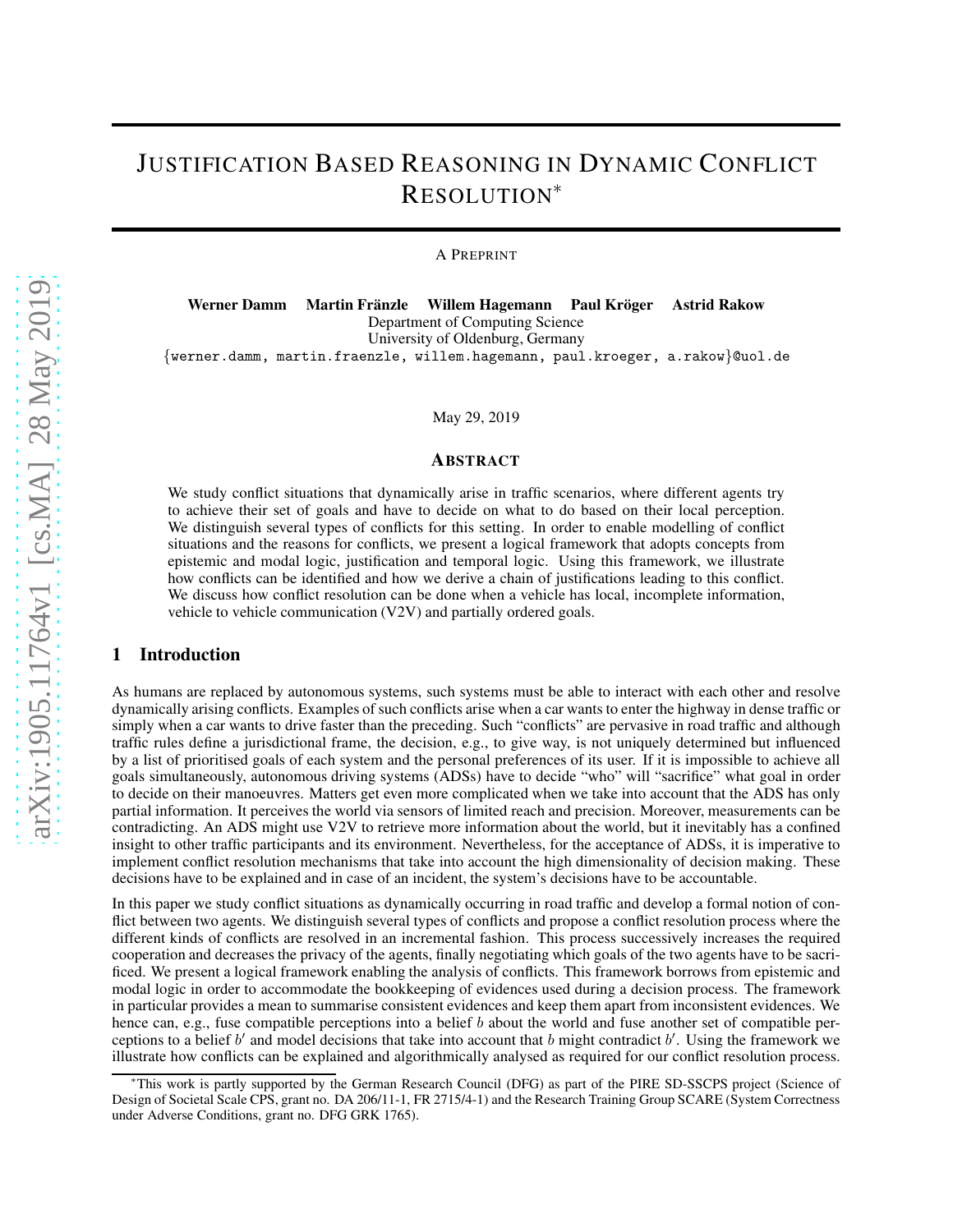

<span id="page-1-1"></span>Figure 1: Car *A* wants to circumvent the obstacle (grey box). Car B is approaching from behind.

Finally we report on a small case study using a prototype implementation (employing the Yices SMT solver [\[1\]](#page-16-0)) of the conflict resolution algorithm.

Outline. In [Sect. 2](#page-1-0) we introduce the types of conflict on a running example and develop a formal notion of conflict between two agents. We elaborate on the logical foundations for modelling and analysing conflicts and the logical framework itself in [Sect. 3.](#page-7-0) We sketch our case study on conflict analysis in [Sect. 4](#page-11-0) and outline in [Sect. 4.2](#page-11-1) an algorithm for analysing conflict situations as requested by our resolution protocol and for deriving explanation of the conflict for the resolution. Before drawing the conclusions in [Sect. 6,](#page-15-0) we discuss related work in [Sect. 5.](#page-14-0)

# <span id="page-1-0"></span>2 Conflict

Already in 1969 in the paper "Violence, Peace and Peace Research" [\[2\]](#page-16-1) J. Galtung presents his theory of the *Conflict Triangle*, a framework used in the study of peace and conflict. Following this theory a conflict comprises three aspects: opposing *actions*, incompatible *goals*, inconsistent *beliefs* (regarding the reasons of the conflict, knowledge of the conflict parties,. . . ).

We focus on conflicts that arise dynamically between two agents in road traffic. We develop a characterisation of *conflict* as a situation where one agent can accomplish its goals with the help of the other, but both agents cannot accomplish all their goals simultaneously and the agents have to decide what to do based on their local beliefs. In [Sect. 2.1](#page-3-0) we formalise our notion of conflict. For two agents with complete information, we may characterise a conflict as: Agents *A* and *B* are in conflict, if 1. *A* would accomplish its set of goals  $\Phi_A$ , if *B* will do what *A* requests, while 2. *B* would accomplish its set of goals  $\Phi_B$ , if *A* will do what *B* requests, and 3. it is impossible to accomplish the set of goals  $\Phi_A \cup \Phi_B$ . A situation where *A* and *B* both compete to consume the same resource is thus an example of a conflict situation. Since we study conflicts from the view-point of an agent's beliefs, we also consider believed conflicts, which can be resolved by sharing information regarding the others observations, strategies or goals. To resolve a conflict we propose a sequence of steps that require an increasing level of cooperation and decreasing level of privacy – the steps require to reveal information or to constrain acting options. Our resolution process defines the following steps:

- $(C_1)$  Shared situational awareness
- $(C_2)$  Sharing strategies
- $(C_3)$  Sharing goals
- $(C_4)$  Agreeing on which goals to sacrifice and which strategy to follow

Corresponding to  $(C_1)$  to  $(C_4)$ , we introduce different kinds of conflicts on a running example – a two lane highway, where one car, A, is heading towards an obstacle at its lane and at the lane to its left a fast car, B, is approaching from behind (cf. [Fig. 1\)](#page-1-1). An agent has a prioritised list of goals (like 1. "collision-freedom", 2."changing lane" and 3. "driving fast"). We assume that an agent's goals are achievable.

An agent *A* has a set of *actions act<sup>A</sup>* and exists within a world. At a time the world has a certain state. The world "evolves" (changes state) as determined by the chosen actions of the agents within the world and events determined by the environment within the world. The agent perceives the world only via a set of *observation predicates*, that are predicates whose valuation is determined by an observation of the agent. Without an observation the agent has no (direct) evidence for the valuation of the respective observation predicate.

<span id="page-1-2"></span>Example 1. *Let car A want to change lane. It perceives that it is on a two lane highway, the way ahead is free for the next 500 m and B is approaching. Let A perceive B's speed via radar. That is A makes the observation* car B is fast *justified by the evidence* radar*. We annotate this briefly as* radar:car B is fast*. Further let A derive from lidar data that B is slow –* lidar:car B is slow*.*

In this situation we say agent *A* has *contradicting evidences*. Certain evidences can be combined without contradiction and others not. We assume that an agent organises its evidences in maximal consistent sets (i.e., *justification graphs* of [Sect. 3\)](#page-7-0), where each represents a set of possible worlds: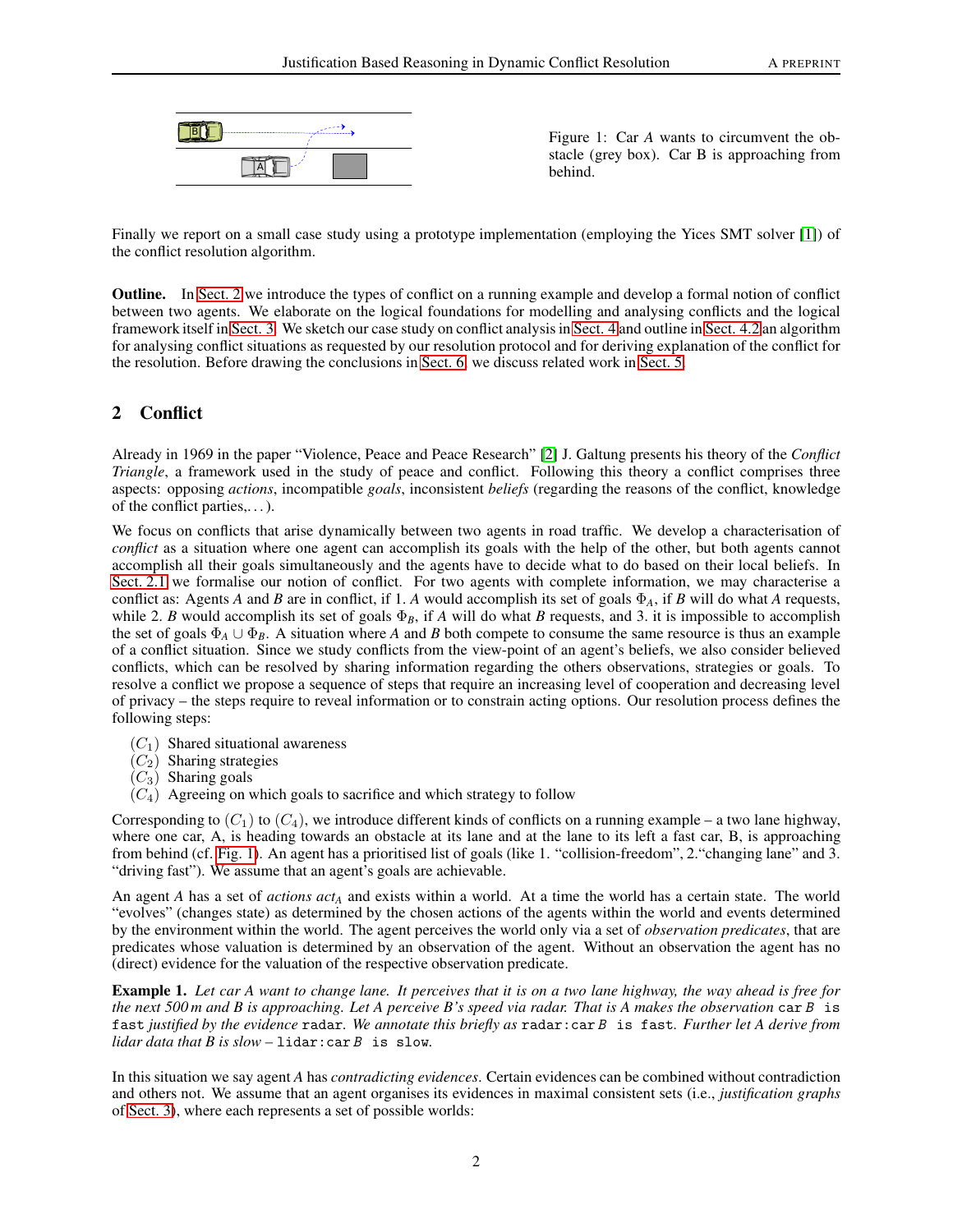Example 2. *There are possible worlds of A where it is on a two lane highway, the way ahead is free for the next 500 m and B is slowly approaching. Analogously A considers possible worlds where B is fast. The state of the world outside of its sensors' reach is unconstrained.*

Observing the world (for some time), an agent *A* assesses what it can do to achieve its goals in all possible worlds. That is, *A* tries to find a *strategy* that guarantees to achieve its goals in all its possible worlds. A strategy determines at each state the action of the agent – the agent decides for an action based on its beliefs formed in the past regarding its possible worlds. If there is one such strategy for *A* to accomplish its goals Φ*A*, then *A* has a (believed) winning strategy for Φ*A*. This strategy might not be winning in the "real" world though, e.g., due to misperceptions.

<span id="page-2-1"></span>Example 3. *Let A want to drive slowly and comfortably. A wants to avoid collisions and it assumes that also B wants to avoid collisions. Although A has contradicting evidences on the speed of B and hence believes that it is possible that "B is fast" and also that "B is slow", it can follow the strategy to stay at its lane and wait until B has passed. This strategy is winning in all of A's possible worlds.*

Even when *A* has no believed winning strategy, it can have a winning strategy for a subset of possible worlds. Additional information on the state of world might resolve the conflict by eliminating possible worlds. We call such conflicts *observation-resolvable* conflicts.

<span id="page-2-2"></span>Example 4. *Let A want to change lane to circumvent the obstacle. It is happy to change directly after B but only if B is fast. If B is slow, it prefers to change before B passed. Further let A have contradicting evidences on the speed of B. A considers a conflict with B possible in some world and hence has no believed winning strategy. Now it has to resolve its inconsistent beliefs. Let B tell A, it is fast, and A trust B more than its own sensors, then A might update its beliefs by dismissing all worlds where B is slow. Then "changing after B passed" becomes a believed winning strategy.*

In case of inconsistent evidences, as above, *A* has to decide how to update its beliefs. The decision how to update its beliefs will be based on the analysis of justifications (cf. [Sect. 3\)](#page-7-0) of (contradicting) evidences. The lidar contradicts the radar and B reports on its speed. Facing the contradiction of evidences justified by lidar and radar *A* trusts the evidence justified by *B*.

Let the agents already have exchanged observations and *A* still have no believed winning strategy. A conflict might be resolved by communicating part of the other agent's (future) strategy:

<span id="page-2-0"></span>Example 5. *Let A want to change lane. It prefers to change directly after B, if B passes A fast. Otherwise, A wants to change in front of B. Let B so far away that B might decelerate, in which case it might slow down so heavily that A would like to change in front of B even if B currently is fast.*

*Let A believe "B is fast". Now A has no believed winning strategy, as B might decelerate. According to (C2), information about parts of the agent's strategies are now communicated. A asks B whether it plans to decelerate. Let B be cooperative and tell A that it will not decelerate. Then A can dismiss all worlds where B slows down and "changing after B passed" becomes a believed winning strategy for A.*

Let the two agents have performed steps  $(C_1)$  and  $(C_2)$ , i.e., they exchanged missing observations and strategy parts, and still *A* has no winning strategy for all possible worlds.

Example 6. *Let now, in contrast to [Ex. 5,](#page-2-0) B not tell A whether it will decelerate. Then step (C3) is performed. So A asks B to respect A's goals. Since A prefers B to be fast and B agrees to adopt A's goal as its own, A can again dismiss all worlds where B slows down.*

Here the conflict is resolved by communicating goals and the agreement to adopt the other's goals. So an agent's strategy might change in order to support the other agent. We call this kind of conflicts *goal-disclosure-resolvable* conflicts.

The above considered conflicts can be resolved by some kind of information exchange between the two agents, so that the sets of an agent's possible worlds is adapted and in the end all goals  $\Phi_A$  of *A* and  $\Phi_B$  of *B* are achievable in all remaining possible worlds. The price to pay for conflict resolution is that the agents will have to reveal information. Still there are cases where simply not all goals are (believed to be) achievable. In this case *A* and *B* have to negotiate which goals  $\Phi_{AB} \subseteq \Phi_A \cup \Phi_B$  shall be accomplished. While some goals may be compatible, other goals are conflicting. We hence consider goal subsets  $\Phi_{AB}$  of  $\Phi_A \cup \Phi_B$  for which a combined winning strategy for *A* and *B* exists to achieve G*AB*. We assume that there is a weight assignment function w that assigns a value to a given goal combination  $2^{\Phi_A \cup \Phi_B} \to \mathbb{N}$  based on which decision for a certain goal combination is taken. This weighting of goals reflects the relative value of goals for the individual agents. Such a function will have to reflect, e.g., moral, ethics and jurisdiction.

**Example 7.** Let A's and B's highest priority goal be collision-freedom, reflected in goals  $\varphi_{A, col}$  and  $\varphi_{B, col}$ . Further *let A want to go fast*  $\varphi_{A,fast}$  *and change lane immediately*  $\varphi_{A,lc}$ *. Let also B want to go fast*  $\varphi_{B,fast}$ *, so that A cannot*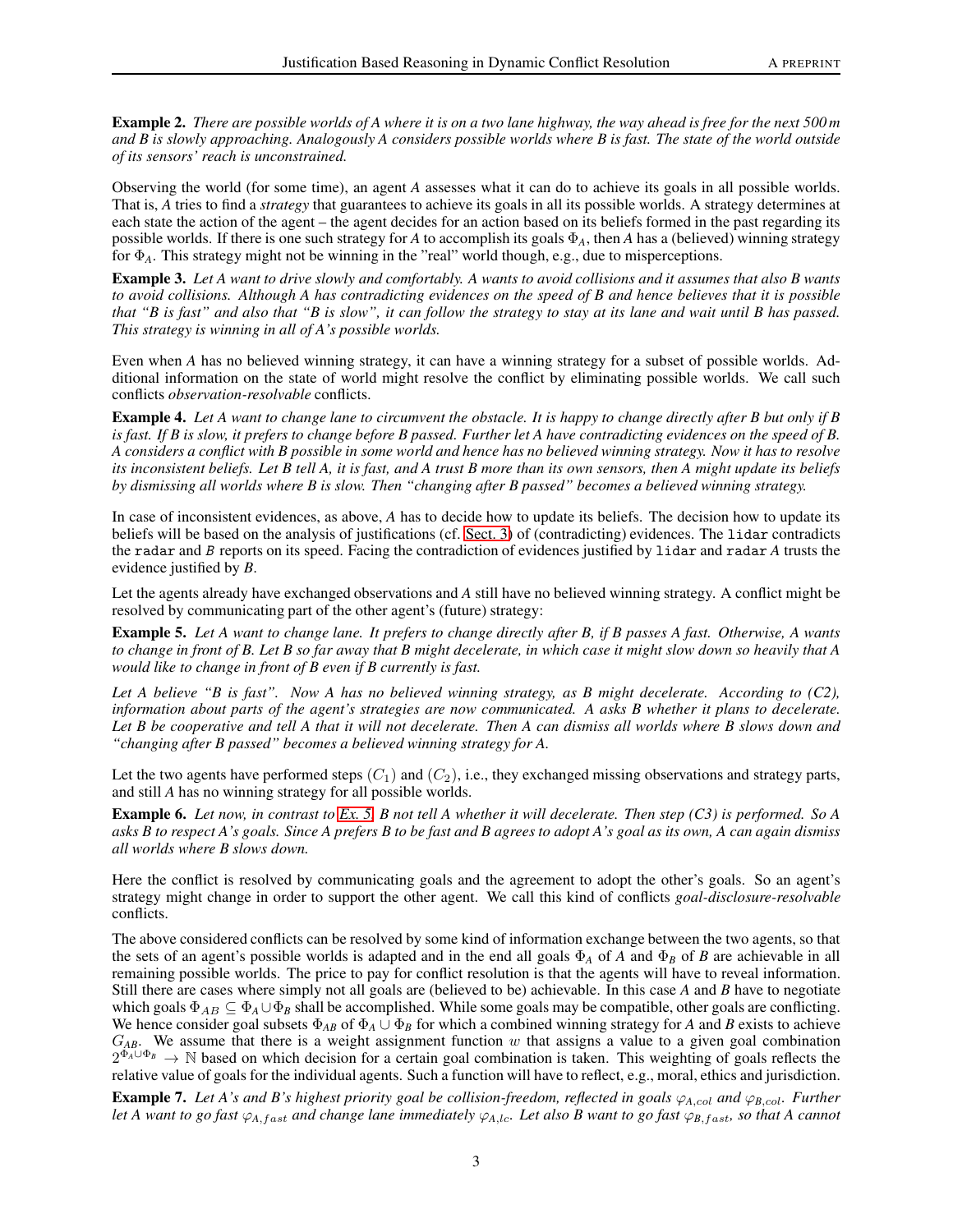*change immediately. Now in step (C4) A and B negotiate what goals shall be accomplished. In our scenario collisionfreedom is valued most, and B's goals get priority over A's, since B is on the fast lane. Hence our resolution is to agree on a strategy accomplishing*  $\{\varphi_{A,col}, \varphi_{B,col}, \varphi_{B,fast}\}$ *, which is the set of goals having the highest value among all those for which a combined winning strategy exists.*

Note that additional agents are captured as part of the environment here. At each step an agent can also decide to negotiate with some other agent than *B* in order to resolve its conflict.

#### <span id="page-3-0"></span>2.1 Formal Notions

In the following we introduce basic notions to define a conflict. Conflicts, as introduced above, arise in a wide variety of system models, but we consider in this paper only a propositional setting.

Let  $f_1: X \to Y_1, \ldots, f_n: X \to Y_n$ , and  $f: X \to Y_1 \times \ldots \times Y_n$  be functions. We will write  $f = (f_1, \ldots, f_n)$  if and only if  $f(x) = (f_1(x), \ldots, f_n(x))$  for all  $x \in X$ . Note that for any given f as above the decomposition into its components  $f_i$  is uniquely determined by the projections of  $f$  onto the corresponding codomain.

Each agent *A* has a set of actions  $A_A$ . The sets of actions of two agents are disjoint. To formally define a (possible) world model of an agent A, let S be a set of states and  $\mathcal V$  be a set of propositional variables.  $\mathcal V$  represents the set of belief propositions. A state  $s \in S$  of a (possible) world is labelled with a subset  $V \subset V$  that is (assumed to be) true.  $V \setminus V$  is (assumed to be) false.

A (possible) world model M for an agent *A* is a transition system over S with designated initial state and current state, all states are labelled with the belief propositions that hold at that state and transitions labelled with actions  $\langle act_A, act_B, act_{Env} \rangle$  with  $act_A \in A_A$  an action of agent A,  $act_B \in A_B$  an action of agent B and  $act_{Env} \in A_{Env}$  an action of the environment.

The set of actions of an agent includes send and receive actions via which information can be exchanged, the environment guarantees to transmit a send message to the respective receiver. Formally a possible world is  $M_A$  =  $(S, T, \lambda, \pi, s_*, s_c)$  with

\n- \n
$$
T \subseteq S \times S
$$
,\n
	\n- \n $\lambda: T \to A_A \times A_B \times A_{Em}$ ,\n
	\n- \n $\pi: S \to 2^{\mathcal{V}}$ ,\n
	\n- \n $s_* \in S$ ,  $s_c \in S$  s.t.\n
	\n- \n $-\forall s \in S$ :  $(s, s_*) \notin T$ \n
	\n- \n $-\exists s_1, \ldots, s_{n+1} \in S: \forall 1 \leq i \leq n \ (s_i, s_{i+1}) \in T$ ,  $\land s_1 = s_* \land s_{n+1} = s_c$ \n
	\n- \n $\land \ ((s_i, s') \in T \Rightarrow s' = s_{i+1})$ \n
	\n- \n $(M \text{ is linear between } s_* \text{ and } s_c)$ \n
	\n\n
\n

The part of M between s<sub>∗</sub> and s<sub>c</sub> represents the *history* of the current state. A finite *run* in M is a sequence of states  $r = s_1 s_2 ... s_{n+1}$  with ∀1 ≤  $i$  ≤  $n : (s_i, s_{i+1}) \in T$ .

There is one "special" world model that represents the ground truth, i.e., it reflects how the reality evolves. An agent *A* considers several worlds possible at a time. This is, at each state s of the real world, *A* has a set of possible worlds  $\mathcal{M}_A(s)$ . The real world changes states according to the actions of *A*, *B* and *Env*. The set of possible worlds  $\mathcal{M}_A(s)$ changes to  $M_A(s')$  due to the passing of time and due to belief updates triggered by e.g. observations. For the scope of this paper though, we do not consider the actual passing of time, but study the conflict analysis at a single state of the real world from the point of view of an agent. Since at each state an agent *A* may consider several worlds possible, it may also consider several histories possible. A strategy is hence a function  $\delta_A : 2^{(2^{\nu})^*} \to A_A$ , that determines an action for *A* based on the set of possible histories.  $\mathbb{H} \in 2^{(2^{\nu})^*}$  represents a set of histories, where a history  $h \in \mathbb{H}$  is given via the sequence of valuations of V along the path from  $s_*$  to  $s_c$ . The set of possible histories at state s is the union of histories of possible worlds  $M_A \in \mathcal{M}_A(s)$ , denoted as  $\mathbb{H}(\mathcal{M}_A(s))$ .

Let  $r = s_0 s_1 ... s_n$  be a run in  $M_A$  and  $\gamma = v_1 v_2 ... v_n \in (A_B \times A_{E_W})^n$  be a sequence of actions of agent *B* and *Env* along r. r follows strategy  $\delta$ , i.e.,  $r = r(\delta, \gamma)$ , if  $\lambda(s_{i-1}, s_i) = (\delta(\mathbb{H}(\mathcal{M}_A(s_{i-1})), v_i), \forall 0 \le i \le n$ . We also write  $r(\delta, M_A)$  to denote the set of runs of  $M_A$  that follow  $\delta$ .

We use linear-time temporal logic (LTL) to specify goals (cf. Def. [Def. 9\)](#page-10-0). For a run *r* and a goal (or a conjunction of goals)  $\varphi$ , we write  $r \models \varphi$  if *r* satisfies  $\varphi$ , i.e., the valuation of propositions along the state sequence satisfies  $\varphi$ .<sup>[2](#page-3-1)</sup> We say

<span id="page-3-1"></span> $2$ We assume that runs are infinite here. In case of finite runs, we make them infinite by repeating the last state infinitely often.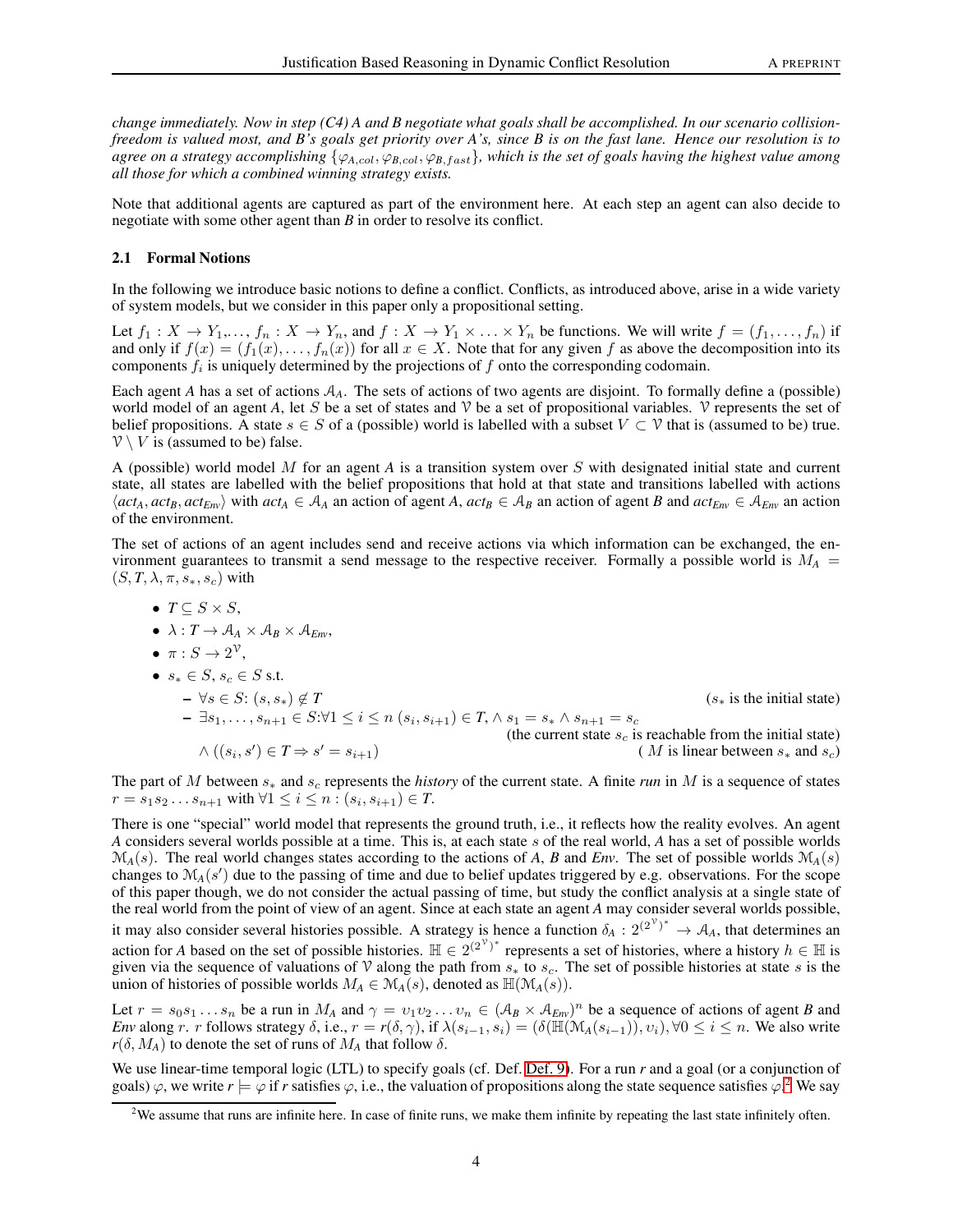$\delta$  is a (believed) winning strategy for  $\varphi$  in M<sub>A</sub>, if all runs r of M<sub>A</sub> that follow δ also satisfy  $\varphi$ , ∀r ∈ r(M<sub>A</sub>, δ) : r  $\models \varphi$ . We say that  $\delta$  is a *(believed) winning strategy* of *A* for  $\varphi$  at the real world state s if  $\delta$  is a winning strategy for  $\varphi$  in all possible worlds  $M_A \in \mathcal{M}_A(s)$ .

An agent *A* has a set of goals  $\Phi$  and a weight assignment function  $w_A: 2^{\Phi} \to \mathbb{N}$  that assigns values to a given goal combination. We write  $r \models \Phi$  as shorthand for  $r \models \bigwedge_{\varphi \in \Phi} \varphi$ . We say  $\Phi' \subset \Phi$  is a *believed achievable goal* at real world s if there is a strategy  $\delta$ , that is winning for the conjunction of all goals  $\varphi \in \Phi'$  in all possible worlds  $M_A \in \mathcal{M}_A(s)$ . We say  $\Phi' \subset \Phi$  is a *believed maximal goal* at real world state s if its is a believed achievable goal and for all believed achievable goals  $\Phi'' \subset \Phi$  it holds that  $w(\Phi') \geq w(\Phi'')$ . The empty subgoal is defined to be true (⊤). For each world possible  $M_A \in M_A(s)$  agent *A* also has

- 1. beliefs on the goals of *B*,  $\Phi_B(M_A)$ , and
- 2. beliefs on the importance of subgoals of  $\Phi_B(M_A)$  to *B*,  $w_B(M_A)$ , and
- 3. a set  $\mathbb{J}(M_A)$  of justifications for  $M_A$ ,  $\Phi_B(M_A)$  and  $w_B(M_A)$ .

So at state s of the real world an agent *A* has belief  $\mathcal{B}(A,s) = \bigcup_{M_A \in \mathcal{M}(A,s)} (M_A, \Phi_B(M_A), w_B(M_A), \mathbb{J}(M_A))$ . The justifications support decision making by keeping track of (source or more generally meta) information. They hence can influence decisions on how to update an agent's knowledge, how to negotiate and what resolutions are acceptable.

Our notion of conflict captures the following concept: Let Φ max be the set of maximal goals that *A* beliefs it can achieve with the help of *B*. But since *B* might choose a strategy to accomplish some of its maximal goals, *A* believes that it is in a conflict with *B*, if it cannot find one winning strategy that fits all possible strategy choices of *B*.

<span id="page-4-0"></span>**Definition 1** (Believed Possible Conflict). Let  $\Phi_A^{max}$  be the set of maximal subgoals of A at state  $s$  for which a believed  $$ 

*Agent A believes at state s it is in a possible conflict with B, if for each of its winning strategies*  $(\delta_A, \delta_B') : (2^{\mathcal{V}_A})^* \to$  $\mathcal{A}_A \times \mathcal{A}_B$  for a maximal subgoal  $\Phi_A \in \Phi_A^{max}$ ,

- *there is a strategy*  $(\delta'_A, \delta_B) : (2^{\mathcal{V}_A})^* \to \mathcal{A}_A \times \mathcal{A}_B$  and a possible world  $M \in \mathcal{M}_A$  such that  $(\delta'_A, \delta_B)$  is a winning *strategy in* M *for* Φ*B, a believed maximal subgoal of the believed goals of B in* M*.*
- *but*  $(\delta_A, \delta_B)$  *is not a winning strategy for*  $\Phi_A \cup \Phi_B$  *in*  $M_A$ *.*

The above notion of conflict captures that *A* analyses the situation within its possible worlds  $\mathcal{M}_A(s)$ . It assumes that *B* will follow some winning strategy to accomplish its own goals, while *Env* is assumed to behave fully adversarial. A believes that B beliefs that one of A's possible worlds represents the reality. It is an interesting future extension to also allow *A* having more complicated beliefs about the beliefs of *B*, as already well supported by the logical framework introduced in [Sect. 3.](#page-7-0) For instance we can capture situations like A considers it possible that there is an obstacle on the road, while it believes that  $B$  believes there is no obstacle. This extension does change the base line of our contribution but makes the following presentation more complex. So we refrain from considering beliefs about beliefs for the sake of comprehensibility.

For an example of the conflict notion, consider a situation where *A* drives on a highway side by side of *B* and *A* just wants to stay collision-free, *A* does not believe to be in a conflict situation when it believes that *B* also prioritizes collision-freedom, since *B* will not suddenly choose to crash into *A* which would violate its own goal. But in case *B* has no strategy to accomplish collision-freedom (assume a broken car in front of *B*) within M*A*, then *A* assumes that *B* behaves arbitrarily (achieving its remaining goal  $\top$ ) and *A* believes to be in conflict with *B*.

## 2.2 Applying the Formal Notion

In this subsection we consider the formal notions introduced in the previous subsection and illustrate them – focusing on the examples given at the start of this section.

**Propositional Characterisation of the World** For the sake of a small example, let us consider the following propositional characterisation of a world: For each agent  $X \in \{A, B\}$  there is a pair of variables  $(l_X, p_X)$  storing its position in the road. Further each agent drives a certain speed  $s<sub>X</sub>$  abstracted to three different levels,  $s<sub>X</sub> \in \{0, 1, 2\}$  encoding slow, medium and fast speed levels. We consider only time bounded properties. The evolution along the observed time window is captured via copies of  $(l_X, p_X, s_X)$ ,  $(l_{X,t}, p_{X,t}, s_{X,t})$  where  $0 \le t \le max\_obs\_time$  encodes the observed time points. Each agent X can change lane, encoded by increasing or decreasing  $l_X$ , and choose between three different speeds, that is, (i) decelerate inducing a change from fast to medium, or, medium to slow, respectively, or (ii) accelerates from slow to medium, or, from medium to fast, respectively.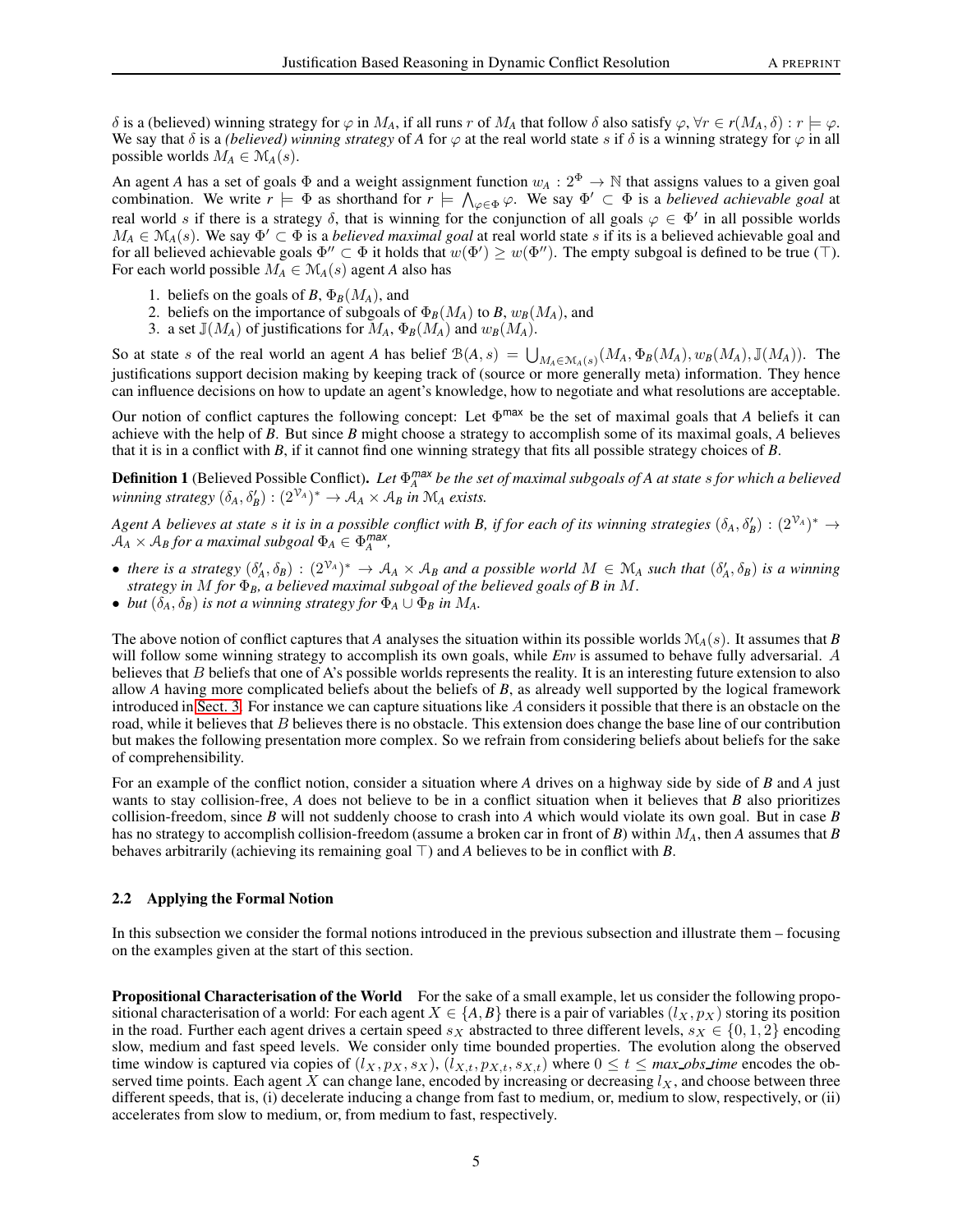

<span id="page-5-0"></span>Figure 2: The transition labelling  $\lambda$  is sketched within the figure itself. The state labelling is omitted there. Let us assume that the initial state  $\pi(s_*)$  is labelled with  $\{l_A = 1, l_B = 2, l_o = 1, p_A = 3, p_B = 1,$  $p_o = 7$ ,  $s_A = medium$ ,  $s_B = medium$ ,  $s_o = slow$ } describing the situation of [Fig. 1.](#page-1-1) Currently we are at the time  $t = 4$ . A, B and the environment (determining the moves of the obstacle) have done three moves: (1) all three stayed at their respective lane and kept their speed, (2) the same but *B* accelerates and (3) same as (1). The state labelling reflects the changes induced by the chosen moves. So the propositions that are true at, e.g.,  $s_{-2}$  differ from the one of  $s_*$  only in terms of the respective positions:  $\{l_A = 1, l_B = 2, l_o = 1, p_A = 4, p_B = 4, p_o = 7,$  $s_A = medium, s_B = medium, s_o = slow$ .



<span id="page-5-1"></span>Figure 3: The real world to the right is associated with beliefs of agent *A*. *A* considers at time  $t = 2$  two worlds as possible, one, M1, bisimilar to the real world and a second one, M2, where *B* accelerates as its first move.

A Real World Model In this setting each state of the real world model is labelled with propositions  $\{l_X, p_X, s_X \}$  $X \in \{A, B, o\}$  and there are transitions from a state s to a state s' labelled  $\lambda(s, s') = (lc_1, lc_2, lc_3, sc_1, sc_2, sc_3)$ , where  $lc_i \in \{$ lane\_change, ¬lane\_change} and  $sc_i \in \{a, d, k\}$ .  $lc_i$  encodes whether agent  $X_i$  chooses to perform a lane change and  $sc_i$  encodes how  $X_i$  chooses to change its speed, i.e., to accelerate, decelerate or to keep its speed. The target state is labelled according to effect of the chosen action.

The initial state encodes the start situation (of the tour) and the subgraph from the initial state to the current state captures the observed past. A world model has a branching structure from the current state towards the future into the possible different options of lane changing and choices of speed change. Such a world model describes the past, the current state of the world and possible future evolutions. For each point in time  $t$  there is hence such a world model. See [Fig. 2](#page-5-0) for a sketch of an example of a world model at a time  $t = 4$ .

Possible Worlds Additional to labelling of states and transitions, the real world is also labelled with beliefs of the agents at that time. The gist is

- R the real world model captures the past, presence and the possible futures at a time  $t$ .
- B At time t an agent within world model M considers a set of worlds possible. This belief is justified by e.g. evidences from its sensors.

An example is sketched in [Fig. 3,](#page-5-1) where only *A*'s beliefs are sketched. Note that the state labelling, i.e. the set of true propositions, is not specified in [Fig. 3](#page-5-1) in order to declutter the figure. Some state labelling is given in [Fig. 4.](#page-6-0) Let for [Fig. 3](#page-5-1) be the initial states of the real and the possible worlds be identically labelled, i.e., the agent believes in the "real" past.

Let us now consider [Ex. 1.](#page-1-2) Agent *A* has evidence for *B being fast* and it also has evidence for *B being slow*. [Fig. 4](#page-6-0) illustrates that agent *A* considers the two (sets of) worlds possible that differ in the valuation of the respective state propositions. Agent *A* believes that a world is possible where B is fast – this is justified by its radar data–, and *A* considers a world possible where B is slow – justified by its lidar.

We assume that an agent considers any world  $M$  possible that can be justified by some non-empty set of consistent evidences. So a possible world M satisfies e.g. a set of constraints that is derived from the agent's observations, i.e., the sensory evidences, and it also has to be compatible to the agent's laws/rules about the world, e.g., physical laws.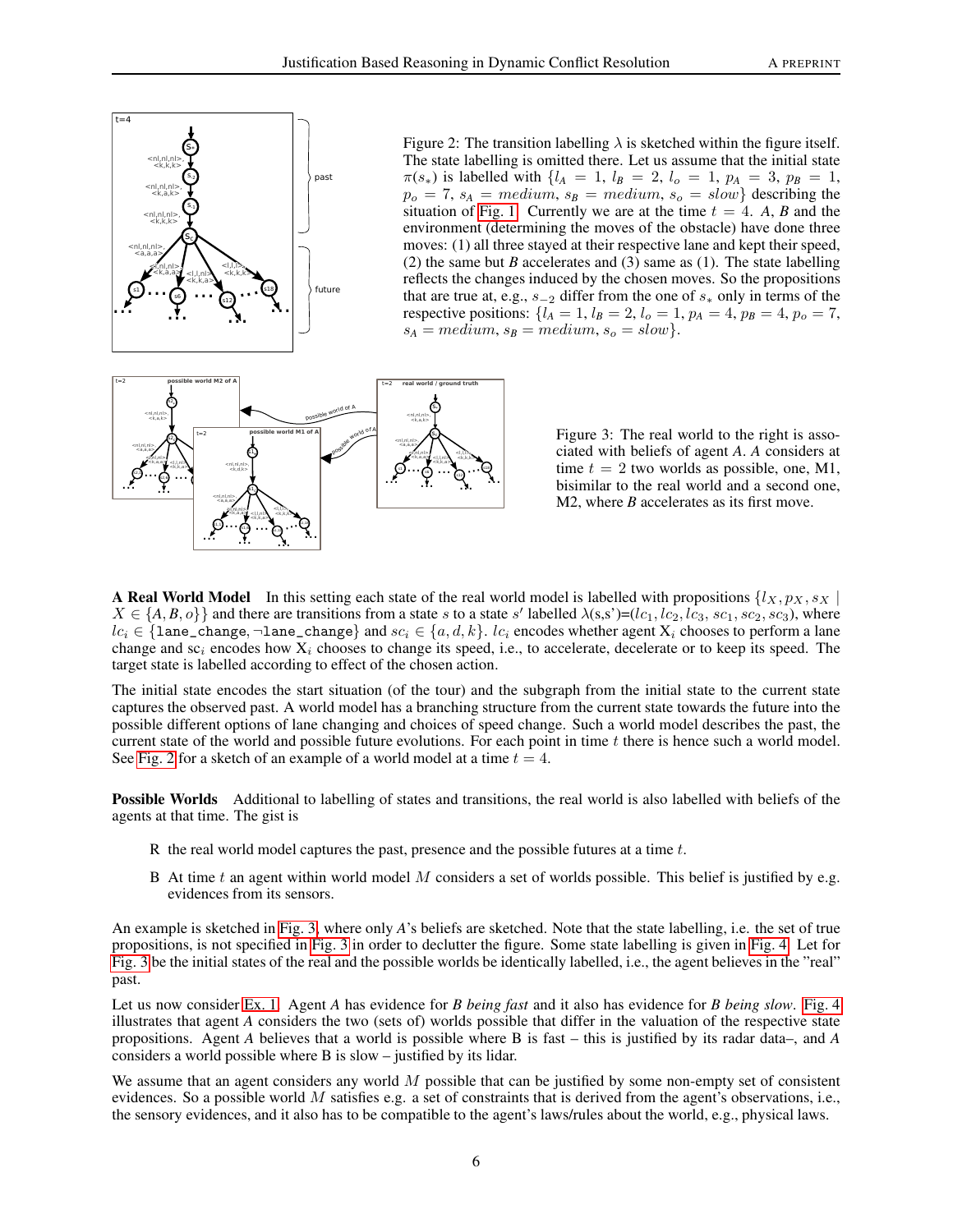

<span id="page-6-0"></span>Figure 4: *A* considers currently two sets of worlds possible, one set contains all possible worlds where B is slow in accordance to the lidar and all worlds in the other set satisfy that B is fast in accordance to the the radar.

<span id="page-6-2"></span>Figure 5: *A* derived additional constraints from *B* goals that constrain its set of possible worlds.

The evidences provided by radar and lidar in [Ex. 1](#page-1-2) imply constraints  $s_A = fast$  and  $s_B = slow$ . These constraints are contradictory and hence there is no possible world that satisfies both constraints. So there cannot be an arrow in [Fig. 4](#page-6-0) from the real world to a possible world that is labelled with a justification set containing both justifications,  $\mathbb{J} =$ {*radar, lidar*}. Nevertheless, the radar and lidar evidences justify that agent *A* believes in alternative worlds (e.g., B is fast, so it is possible that (a) B was driving at medium speed and accelerated or (b) B was fast and kept its speed.)

Strategy and Possible Worlds Let us formalise [Ex. 3.](#page-2-1) *A* considers worlds possible where it has the evidence radar:car B is fast and hence considers worlds possible where B is fast, and also worlds where B is not fast, due to its evidence lidar:car B is slow. We already sketched the possible worlds of A above. In order to specify the goals of *A* and the goals *A* believes *B* has, we use the usual LTL operators<sup>[3](#page-6-1)</sup>

*A* wants to drive slowly and comfortably,  $\varphi_{cf} = G_{\leq 3}(s_A = medium \vee s_A = slow)$  and avoid collisions  $\varphi_{c1} =$  $G_{\leq 10}(p_A \neq p_B \land p_A \neq p_o)$ . *A* also assumes that *B* wants to avoid collisions,  $\varphi_{B,cl} = G_{\leq 10}(p_B \neq p_A \land p_B \neq p_o)$ . The weight assignment to subsets of goals for *A* is  $w_A(\{\varphi_{cl}, \varphi_{cf}\}) = 2$ ,  $w_A(\{\varphi_{cl}\}) = 1$  and  $w_A(\Phi) = 0$  for all all other subsets Φ. This expresses that collision-freedom is indispensable. Further *A* believes collision-freedom is also indispensable for *B*. Additionally, *A* derives from  $\Phi_B$  a constraint that expresses that *B* will not jeopardize collisionfreedom and hence it will not drive irrationally into *A*. This constraint further restricts the set of worlds that *A* considers possible (cf. [Fig. 5\)](#page-6-2).

In this situation, A decides on its next move. It is not aware of the state of real world and decides only based on its current beliefs regarding the possible worlds and associated goals of *B* and goal weights. *A* determines that staying on its current lane and not changing its speed now is a good move since it can stop and wait in any case, i.e., this move is the prefix of a winning strategy in M1 and all other possible worlds, in which *B* is slow, and also in M2 and all other possible worlds that satisfy that *B* is fast (cf. [Fig. 4\)](#page-6-0).

**Conflicts** In [Ex. 4](#page-2-2) *A* has the goals • avoid collisions  $\varphi_{cl} = G_{\leq 10}(p_A \neq p_B \land p_A \neq p_o)$  and • change lane  $\varphi_{lc} = F_{\leq 5}$ *change lane* and • change lane before *B* has passed, if *B* is slow,  $\varphi_{flc} = \neg(G_{\leq 3} s_B = fast) \Rightarrow p_A \geq p_B U$ *change lane*  $\wedge$  F<sub>≤3</sub>*change lane* and • do not change before *B* has passed, if *B* is fast,  $\varphi_{slc}$  = (G<sub>≤3</sub>*s<sub>B</sub>* = fast) ⇒ G<sup>≤</sup>3¬*change lane*. We assume here that *A* has only short term goals and global goals are determined at a higher level.<sup> $\overline{4}$  $\overline{4}$  $\overline{4}$ </sup> *A* also assumes that *B* wants to avoid collisions. The weight assignment to subsets of goals for *A* is spec-

<sup>&</sup>lt;sup>3</sup>"F" denotes the finally modal operator, "G" denotes globally, "U" denotes until and in addition we use  $F_{\leq t}\varphi$  to express that within the next t steps  $\varphi$  has to be true and likewise G $\lt_{\epsilon}\varphi$  to specify that at all times up to t  $\varphi$  has to hold.

<span id="page-6-3"></span><span id="page-6-1"></span><sup>&</sup>lt;sup>4</sup>Note that also collision-freedom might be sacrificed in so-called dilemma situations.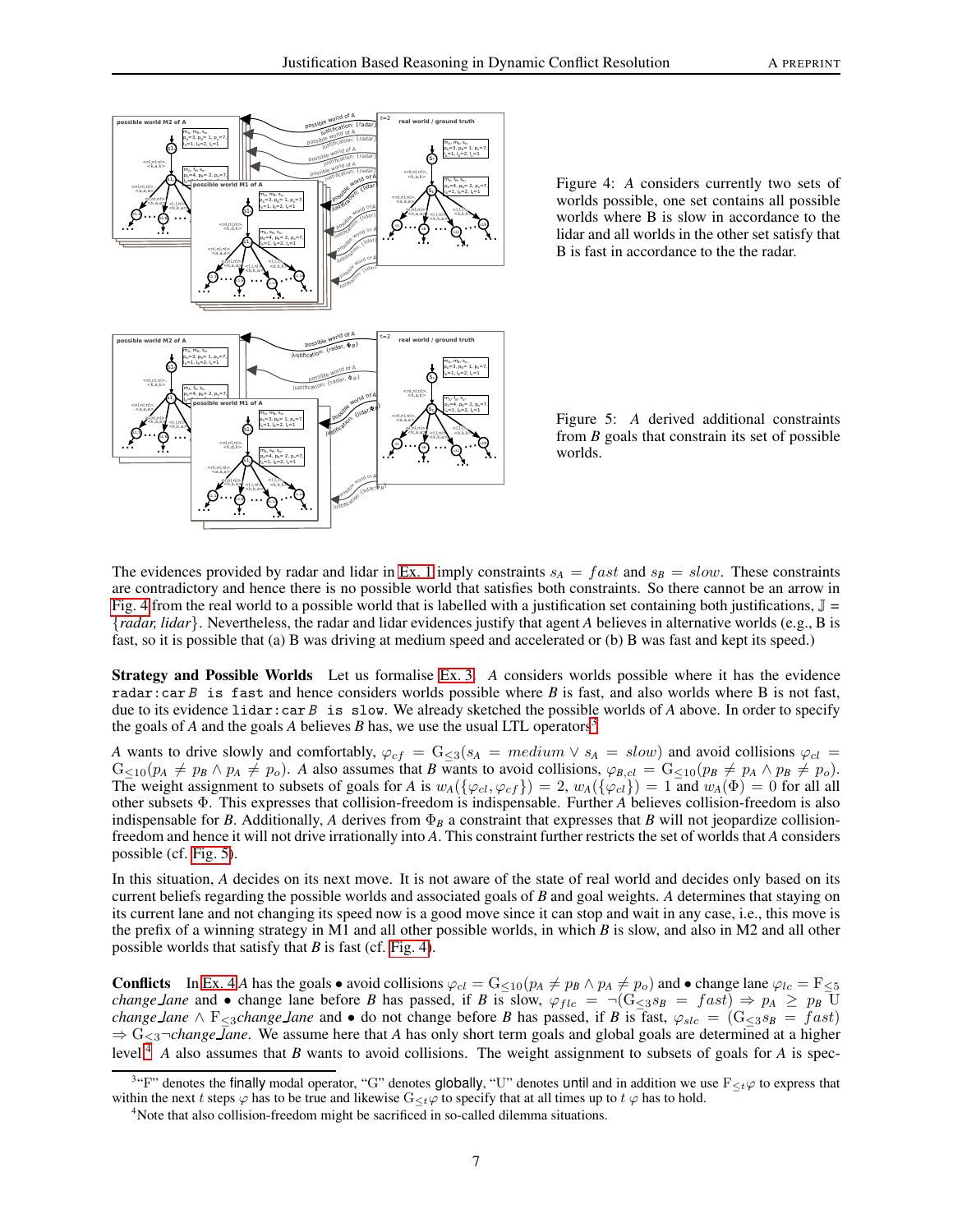ified as follows  $6 = w_A(\{\varphi_{cl}, \varphi_{lc}, \varphi_{flc}, \varphi_{slc}\}) > w_A(\{\varphi_{cl}, \varphi_{lc}, \varphi_{slc}\}) = w_A(\{\varphi_{cl}, \varphi_{lc}, \varphi_{flc}\}) > w_A(\{\varphi_{cl}, \varphi_{lc}, \varphi_{slc}\})$  $w_A(\{\varphi_{cl}, \varphi_{flc}\}) = w_A(\{\varphi_{cl}, \varphi_{slc}\})^5 > w_A(\{\varphi_{cl},\}) = 1, w_A(\Phi) = 0$  $w_A(\{\varphi_{cl}, \varphi_{flc}\}) = w_A(\{\varphi_{cl}, \varphi_{slc}\})^5 > w_A(\{\varphi_{cl},\}) = 1, w_A(\Phi) = 0$  $w_A(\{\varphi_{cl}, \varphi_{flc}\}) = w_A(\{\varphi_{cl}, \varphi_{slc}\})^5 > w_A(\{\varphi_{cl},\}) = 1, w_A(\Phi) = 0$  for all all other subsets.

Obviously *A* has a winning strategy  $\delta_{A(B)}: 2^{(2^{\gamma})^*} \to A_A \times A_B$ , i.e., if it could determine also *B*'s future moves. In this case it can achieve  $\{\varphi_{cl}, \varphi_{lc}, \varphi_{flc}, \varphi_{slc}\}\$ . If *A* assumes that *B* follows a strategy achieving *B*'s own goals under the assumption that *A* will cooperate (i.e. *B* can rule out that *A* changes lane, forcing *B* to decelerate), then *B* can e.g. make up a winning strategy  $\delta_{(A)B}$ :  $2^{(2^{\nu})^*} \to A_A \times A_B$ , where *A* stays at lane 1, *B* at lane 2 and *B* chooses its speed arbitrarily without endangering collision-freedom. *A* does not have a winning strategy for all these strategies of *B*, since *A* cannot follow the same strategy if (i) *B* is fast in its next three steps and if (ii) *B* is not fast in at least one of the next three steps.

If *B* tells *A* how fast it will go in its next three steps, the additional information provided by *B*, makes *A* dismiss all possible worlds that do not satisfy the evidence on *B*'s future behaviour. *A* can determine an appropriate strategy for all (remaining) possible worlds and the conflict situation is hence resolved.

# <span id="page-7-0"></span>3 Epistemic Logic, Justifications and Justification Graph

Conflict analysis demands to know who believes to be in conflict with whom and what pieces of information made him belief that he is in conflict. To this end we introduce the *logic of justification graphs* that allows to keep track of external information and extends purely propositional formulae by so called *belief atoms* (cf. p. [10\)](#page-9-0), which are used to label the sources of information. In [Sect. 2](#page-1-0) we already used such formulae, e.g., "radar:car  $B$  is fast". Our logic provides several atomic accessibility relations representing justified beliefs of various sources, as required for our examples of [Sect. 2.](#page-1-0) It provides justification graphs as a mean to identify *belief entities* which compose different justifications to consistent information even when the information base contains contradicting information of different sources, as required for analysing conflict situations.

First, this section provides a short overview on epistemic modal logics and multi-modal extensions thereof. Such logics use modal operators to expressing knowledge and belief stemming from different sources. Often we will refer to this knowledge and belief as *information*, especially when focusing on the sources or of the information. Thereupon the basic principles of justifications logics are shortly reviewed. Justification logics are widely seen as interesting variants to epistemic logics as they allow to trace back intra-logical and external justifications of derived information. In the following discussion it turns out that tracing back external justifications follows the same principles as the distribution of information over different sources.

Consequently, the concept of information source and external justification are then unified in our variant of an epistemic modal logic. This logic of justification graphs extends the modal logic by a justification graph. The nodes of a justification graph are called belief entities and represent groups of consistent information. The leaf nodes of a justification graphs are called belief atoms, which are information source and external justifications at the same time, as they are the least constituents of external information. We provide a complete axiomatisation with respect to the semantics of the logic of justification graphs.

## 3.1 Justification Graphs

Modal Logic and Epistemic Logic. Modal logic extends the classical logic by modal operators expressing necessity and possibility. The formula  $\Box\phi$  is read as " $\phi$  is necessary" and  $\diamond\phi$  is read as " $\phi$  is possible". The notions of possibility and necessity are dual to each other,  $\diamond \phi$  can be defined as  $\neg \Box \neg \phi$ . The weakest modal logic K extends propositional logic by the axiom  $K_{\Box}$  and the necessitation rule  $Nec_{\Box}$  as follows

$$
\vdash \Box(\phi \to \psi) \to (\Box \phi \to \Box \psi), \qquad (\mathbf{K}_{\Box}) \qquad \text{from } \vdash \phi \text{ conclude } \vdash \Box \phi. \qquad (\mathbf{Nec}_{\Box})
$$

The axiom  $K_{\Box}$  ensures that whenever  $\phi \to \psi$  and  $\phi$  necessarily hold, then also  $\psi$  necessarily has to hold. The necessitation rule Nec<sub>1</sub> allows to infer the necessity of  $\phi$  from any proof of  $\phi$  and, hence, pushes any derivable logical truth into the range of the modal operator  $\Box$ . This principle is also known as *logical awareness*. Various modalities like belief or knowledge can be described by adding additional axioms encoding the characteristic properties of the respective modal operator. The following two axioms are useful to model knowledge and belief:

$$
\vdash \Box \phi \to \phi, \qquad (\mathbf{T}_{\Box}) \qquad \qquad \vdash \Box \phi \to \Diamond \phi. \qquad (\mathbf{D}_{\Box})
$$

<span id="page-7-1"></span><sup>&</sup>lt;sup>5</sup>Note, that  $\varphi_{flc}$  does not imply  $\varphi_{lc}$ .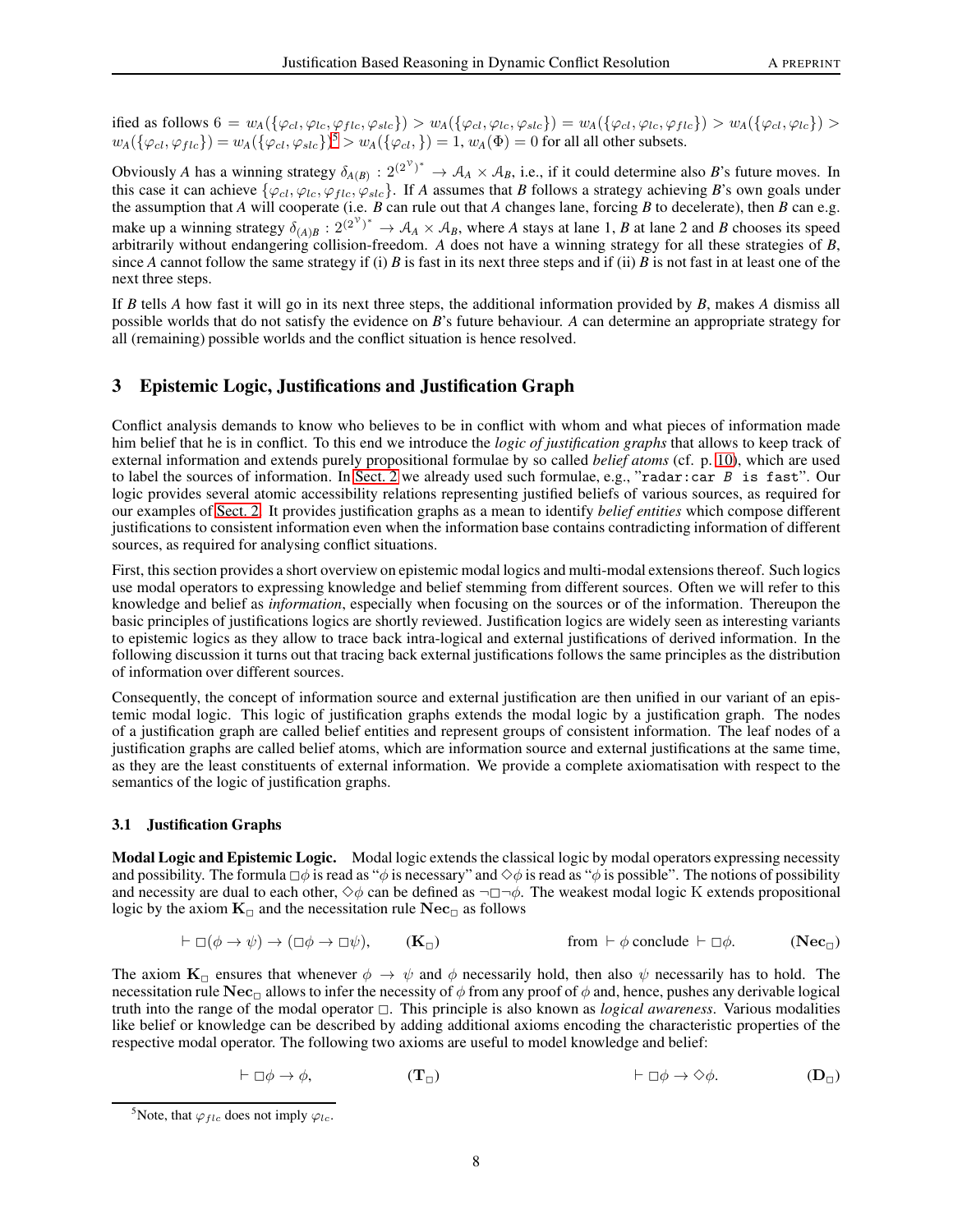The axiom  $T_{\Box}$  and  $D_{\Box}$  relate necessity with the factual world. While the truth axiom  $T_{\Box}$  characterises *knowledge* as it postulates that everything which is necessary is also factual,  $D<sub>o</sub>$  characterises *belief* as it postulates the weaker property that everything which is necessary is also possible. Under both axioms  $\vdash \Box \bot \rightarrow \bot$  holds, i.e. a necessary contradiction yields also a factual contradiction.

Multi-modal logics are easily obtained by adding several modal operators with possibly different properties and can be used to express the information of more than one agent. E.g., the formula  $e_i$ : $\phi$  expresses that the piece of information  $\phi$  belongs to the modality  $e_i$ . Modal operators can also be used to represent modalities referring to time. E.g., in the formula  $X\phi$  the temporal modality X expresses that  $\phi$  will hold in the next time step. An important representative of a temporal extension is linear temporal logic (LTL).

In multi-agent logics the notions of common information and distributed information play an important role. While common knowledge captures the information which is known to every agent  $e_i$ , we are mainly interested in information that is distributed within a group of agents  $E = \{e_1, \ldots, e_n\}$ . The distributed information within a group E contains any piece of information that at least one of the agent  $e_1, \ldots, e_n$  has. Consequently, we introduce a set-like notion for groups, where an agent e is identified with the singleton group  $\{e\}$  and the expression  $\{e_1, \ldots, e_n\}$ : $\phi$  is used to denote that  $\phi$  is distributed information within the group E. The distribution of information is axiomatised by

$$
\vdash E:\phi \to F:\phi, \text{ where } E \text{ is a subgroup of } F. \tag{Dist}_{E,F}
$$

Note that groups may not be empty. The *modal logic for distributed information* contains for every group E at least the axiom  $\mathbf{K}_E$ , the necessitation rule  $\mathbf{Nec}_E$ , and the axiom  $\mathbf{Dist}_{E,F}$  for any group F with  $E \subseteq F$ .

Justification Logics. Justification logics [\[3\]](#page-16-2) are variants of epistemic modal logics where the modal operators of knowledge and belief are unfolded into justification terms. Hence, justification logics allow a complete realisation of Plato's characterisation of knowledge as justified true belief. A typical formula of justification logic has the form s: $\phi$ , where s is a justification term built from justification constants, and it is read as " $\phi$  is justified by s". The basic justification logic  $J_0$  results from extending propositional logic by the application axiom and the sum axioms

$$
\vdash s:(\phi\to\psi)\to(t:\phi\to[s\cdot t]:\psi),\qquad\textbf{(Appl)}\qquad\qquad\vdash s:\phi\to[s+t]:\phi,\qquad\vdash s:\phi\to[t+s]:\phi,\qquad\textbf{(Sum)}
$$

where s, t,  $[s \cdot t]$ ,  $[s + t]$ , and  $[t + s]$  are justification terms which are assembled from justification constants using the operators  $+$  and  $\cdot$  according to the axioms. Justification logics tie the epistemic tradition together with proof theory. Justification terms are reasonable abstractions for constructions of proofs. If s is a proof of  $\phi \to \psi$  and t is a proof of  $\phi$  then the application axiom postulates that there is a common proof, namely  $s \cdot t$ , for  $\psi$ . Moreover, if we have a proof s for  $\phi$  and some proof t then the concatenations of both proofs,  $s + t$  and  $t + s$ , are still proofs for  $\phi$ . In our framework we were not able to derive any meaningful example using the sum axiom of justification logic. Therefore this axiom is omitted in the following discussion.

**Discussion.** All instances of classical logical tautologies, like  $A \lor \neg A$  and  $s:A \lor \neg s:A$ , are provable in justification logics. But in contrast to modal logics, justification logics do not have a necessitation rule. The lack of the necessitation rule allows justification logics to break the principle of logical awareness, as  $s:(A \vee \neg A)$  is not necessarily provable for an arbitrary justification term s. Certainly, restricting the principle of logical awareness is attractive to provide a realistic model of restricted logical resources. Since we are mainly interested in revealing and resolving conflicts, the principle of logical awareness is indispensable in our approach.

Nevertheless, justification logic can simulate unrestricted logical awareness by adding proper axiom internalisation rules  $\vdash e:\phi$  for all axioms  $\phi$  and justification constants e. In such systems a weak variant of the necessitation rule of modal logic holds: for any derivation  $\vdash \phi$  there exists a justification term t such that  $\vdash t:\phi$  holds. Since  $\phi$  was derived using axioms and rules only, also the justification term  $t$  is exclusively built from justification constants dedicated to the involved axioms. Beyond that, t is hardly informative as it does not help to reveal *external* causes of a conflict. Hence, we omit the axiom internalisation rule and add the modal axiom  $K_t$  and the modal necessitation rule Nec<sub>t</sub> for any justification term  $t$  to obtain a justification logic where each justification term is closed under unrestricted logical awareness.

An important consequence of the proposed system is that  $\cdot$  becomes virtually idempotent and commutative.<sup>[6](#page-8-0)</sup> These insights allows us to argue merely about justification groups instead of justification terms. It turns out that a proper reformulation of Appl with regard to justification groups is equivalent to  $\text{Dist}_{E,F}$ , finally yielding the same axiomatisation for distributed information and compound justifications.

<span id="page-8-0"></span> $^6$ For any instance  $\vdash s:(\phi \rightarrow \psi) \rightarrow (s:\phi \rightarrow [s \cdot s]:\psi)$  of **Appl** there is an instance  $\vdash s:(\phi \rightarrow \psi) \rightarrow (s:\phi \rightarrow s:\psi)$  of **K**<sub>s</sub> in the proposed system. Moreover, it is an easy exercise to show that any instance of  $\vdash s:(\phi \rightarrow \psi) \rightarrow (t:\phi \rightarrow [t \cdot s]:\psi)$  is derivable in the proposed system.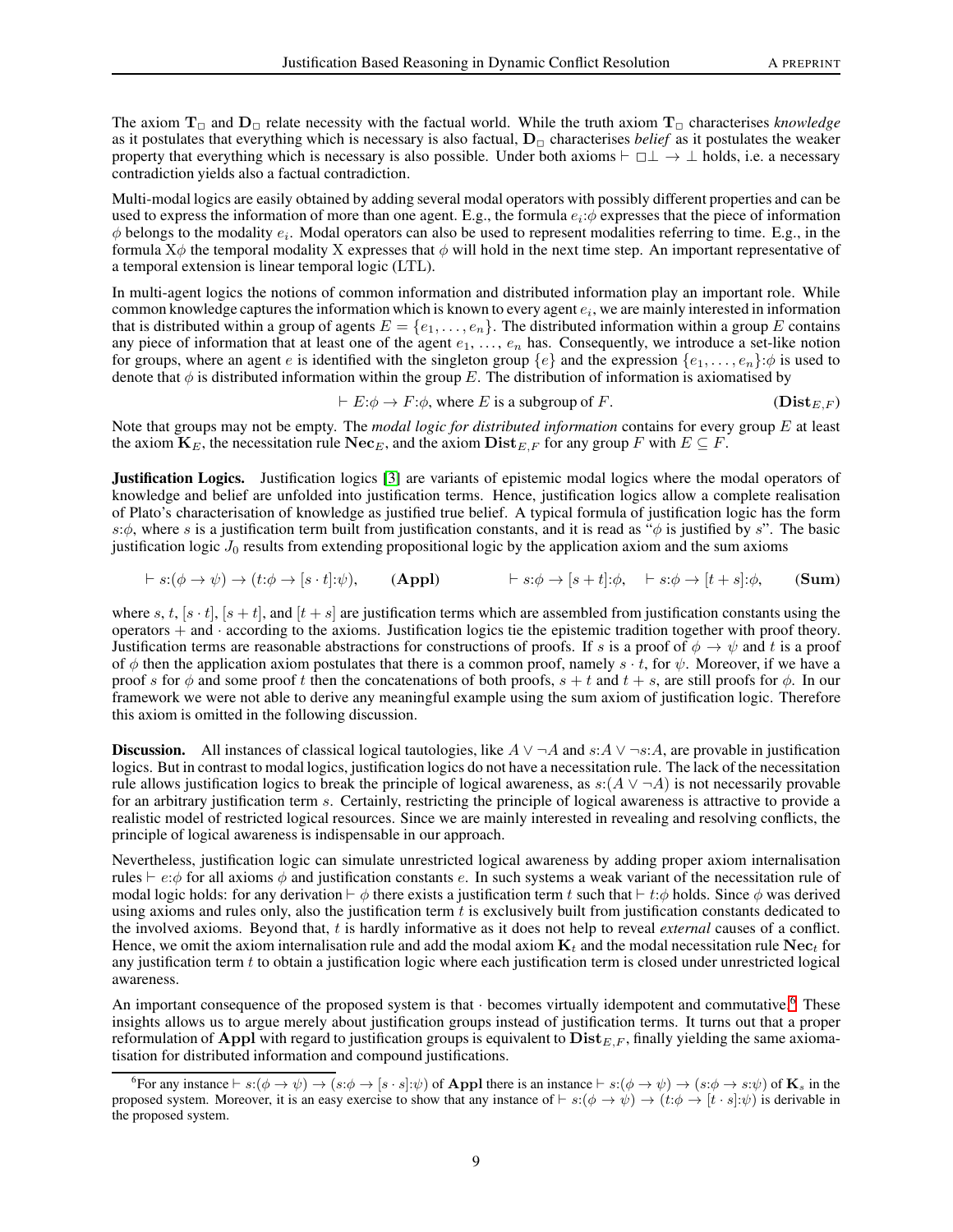<span id="page-9-0"></span>Belief Atoms, Belief Groups, and Belief Entities. So far, we argued that assembling distributed information and compound justifications follow the same principle. In the following we even provide a unified concept for the building blocks of both notions. A *belief atom* e is the least constituent of external information in our logic. To each e we assign the modal operator e:. Hence, for any formula  $\phi$  also e: $\phi$  is a formula saying "e has information  $\phi$ ". Belief atoms play different roles in our setting. A belief atom may represent a sensor collecting information about the state of the world, or it may represent certain operational rules as well as a certain goal of the system. The characteristic property of a belief atom is that the information of a belief atom has to be accepted or rejected as a whole. Due to its external and indivisible nature,  $e$  is the only source of evidence for its information. The only justification for information of  $e$  is  $e$ itself. Consequently,  $e:\phi$  can also be read as "e is the justification for  $\phi$ ". This is what belief atoms and justifications have in common: either we trust a justification or not.

The information of a system is distributed among its belief atoms. The modal logic for distributed information allows us to consider the information which is distributed over a *belief group*. While belief groups can be built arbitrarily from belief atoms, we also introduce the concept of *belief entities*. A belief entity is either a belief atom, or a distinguished group of belief entities. Belief entities are dynamically distinguished by a justification graph. In contrast to belief groups, belief entities and belief atoms are not allowed to have inconsistent information. Hence a justification graph allows us to restrict the awareness of extra-logical evidences – so we can distinctively integrate logical resources that have to be consistent.

**Justification Graphs.** Let  $\mathcal V$  be a set of propositional variables and let  $\mathcal E$  be the set of belief entities. The designated subset  $\mathcal{E}_A$  of  $\mathcal E$  denotes the set of belief atoms.

**Definition 2** (Language of Justification Graphs). A formula  $\phi$  is in the language of justification graphs if and only if  $\phi$  *is built according to the following BNF, where*  $A \in \mathcal{V}$  *and*  $\emptyset \neq E \subseteq \mathcal{E}$ *:* 

 $\phi ::= \perp | A | (\phi \rightarrow \phi) | E: (\phi) | X(\phi) | P(\phi) | (\phi) U(\phi) | (\phi) S(\phi).$ 

Using the descending sequence of operator precedences  $(:, \neg, \vee, \wedge, \rightarrow, \leftrightarrow)$ , we can define the well-known logical connectives  $\neg$ ,  $\vee$ ,  $\wedge$  and  $\leftrightarrow$  from  $\rightarrow$  and  $\perp$ . Often, we omit brackets if the formula is still uniquely readable. We define  $\rightarrow$  to be right associative. For singleton sets  $\{e\} \subseteq \mathcal{E}$  we also write  $e:\phi$  instead of  $\{e\}:\phi$ . The language allows the usage of temporal operators for *next time* (X), *previous time* (P), *until* (U), and *since* (S). Operators like *always in the future* (G) or *always in the past* (H) can be defined from the given ones.

Definition 3 (Justification Graph). *A* justification graph *is a directed acyclic graph* G *whose nodes are belief entities* of  $\epsilon$ *. An edge*  $e \mapsto_G f$  *denotes that the belief entity*  $e$  *has the* component f*. The set of all direct components of an entity e is defined as*  $G(e) := \{f \mid e \mapsto_G f\}.$ 

*The leaf nodes of a justification graph are populated by belief atoms, i.e. for any belief entity* e *it holds*  $e \in \mathcal{E}_A$  *if and only if*  $G(e) = \emptyset$ *.* 

<span id="page-9-1"></span>Definition 4 (Axioms of a Justification Graph). *Let* G *be a justification graph. The logic of a justification graph has the following axioms and rules.*

- *(i) As an extension of propositional logic the rule of modus ponens* MP *has to hold: from* ⊢  $\phi$  *and* ⊢  $\phi \rightarrow \psi$ *conclude*  $\vdash \psi$ *. Any substitution instance of a propositional tautology*  $\phi$  *is an axiom.*
- *(ii) Belief groups are closed under logical consequence and follow the principle of logical awareness. Information is freely distributed along the subgroup-relation. For any belief group* E *the axiom*  $K_E$  *and the necessitation rule*  $Nec<sub>E</sub>$  *hold. For groups* E and F with  $E \subseteq F$  *the axiom*  $Dist<sub>E,F</sub>$  *holds.*
- <span id="page-9-2"></span>*(iii) Belief entities are not allowed to have inconsistent information. Non-atomic belief entities inherit all information of their components. For any belief entity* e *the axiom* D<sup>e</sup> *holds. If* E *is a subgroup of the components of* e*, then the axiom*  $\mathbf{Dist}_{E,e}$  *holds.*
- *(iv) In order to express temporal relation the logic for the justification graph includes the axioms of Past-LTL (LTL* with past operator). A comprehensive list of axioms can be found in [\[4\]](#page-16-3).
- *(v) Information of a belief entity*  $e \in \mathcal{E}$  *and time are related. The axiom* ( $\mathbf{PR}_E$ ) : ⊢  $e$ : $\mathbf{P}\phi \leftrightarrow \mathbf{P}e$ : $\phi$  *ensures that every belief entity* e *correctly remembers its prior beliefs and establishes a principle which is also known as* perfect recall *(e.g., see [\[5\]](#page-16-4)).*

Definition 5 (Proof). *Let* G *be a justification graph. A proof (derivation) of* φ *in* G *is a sequence of formulae*  $\phi_1,\ldots,\phi_n$  with  $\phi_n = \phi$  such that each  $\phi_i$  is either an axiom of the justification graph or  $\phi_i$  is obtained by applying a rule to previous members  $\phi_{j_1},\ldots,\phi_{j_k}$  with  $j_1,\ldots,j_k$   $<$   $i$ . We will write  $\vdash_G\phi$  if and only if such a sequence *exists.*

Definition 6 (Proof from a set of formulae). *Let* G *be a justification graph and* Σ *be a set of formulae. The relation*  $\Sigma \vdash_G \phi$  *holds if and only if*  $\vdash_G (\sigma_1 \wedge \cdots \wedge \sigma_k) \rightarrow \phi$  *for some finite subset*  $\{\sigma_1, \ldots, \sigma_k\} \subseteq \Sigma$  *with*  $k \geq 0$ *.*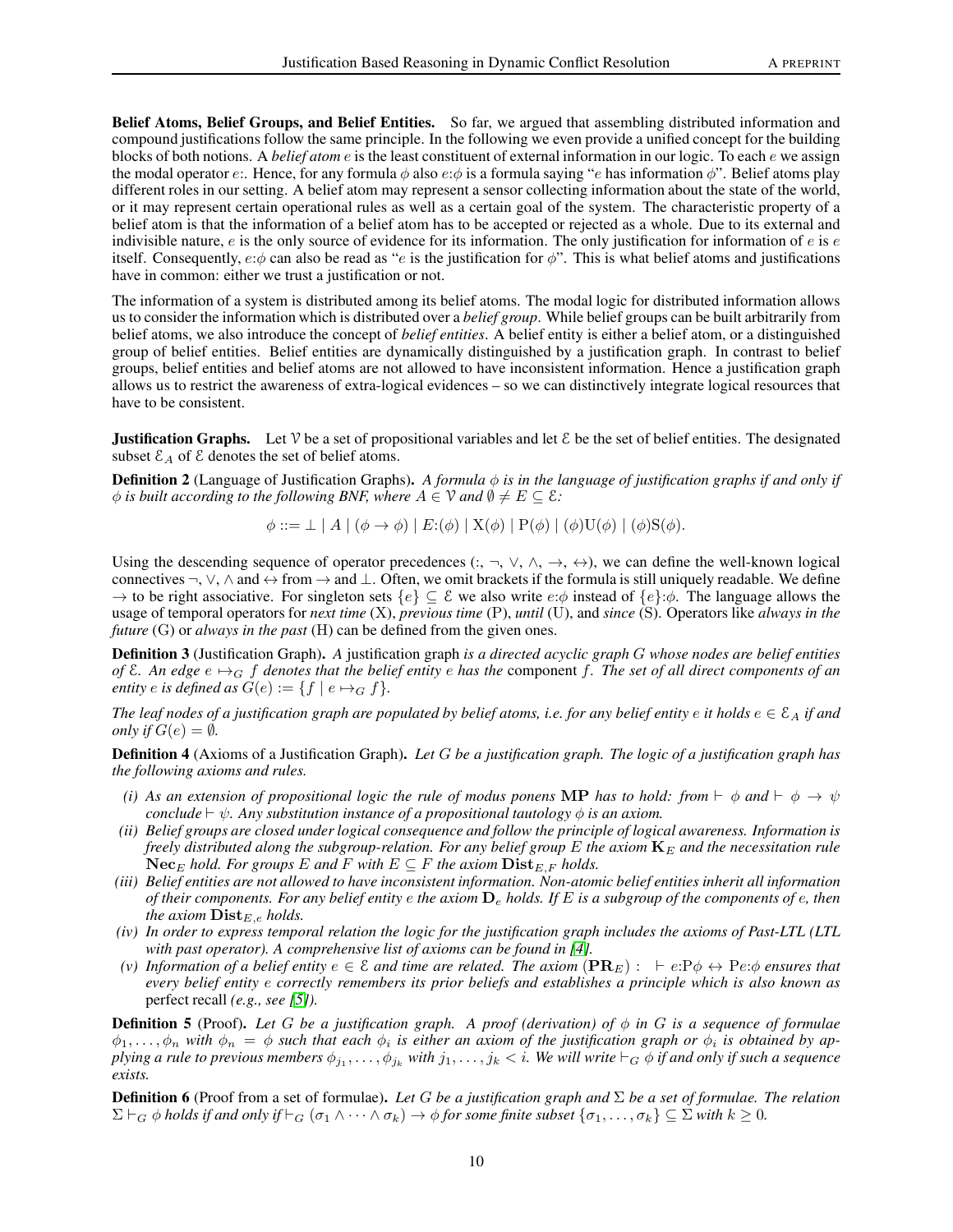Definition 7 (Consistency with respect to a justification graph). *Let* G *be a justification graph.*

- *(i)* A set  $\Sigma$  *of formulae is* G-inconsistent if and only if  $\Sigma \vdash_G \bot$ . Otherwise,  $\Sigma$  is G-consistent. A formula  $\phi$  is G*-inconsistent if and only if* {φ} *is* G*-inconsistent. Otherwise,* φ *is* G*-consistent.*
- *(ii)* A set  $\Sigma$  *of formulae is maximally* G-consistent if and only if  $\Sigma$  is G-consistent and for all  $\phi \notin \Sigma$  the set  $\Sigma \cup \{\phi\}$ *is* G*-inconsistent.*

**Semantics.** Let S be the *state space*, that is the set of all possible states of the world. An interpretation  $\pi$  over S is a mapping that maps each state s to a truth assignment over s, i.e.  $\pi(s) \subseteq \mathcal{V}$  is the subset of all propositional variables which are true in the state s. A *run* over S is a function r from the natural numbers (the time domain) to S. The set of all runs is denoted by R.

**Definition 8.** Let G be a justification graph. A Kripke structure M for G is a tuple  $M = (S, \mathcal{R}, \pi, (\rightarrow_e)_{e \in \mathcal{E}})$  where

- *(i)* S *is a state space,*
- *(ii)* R *is the set of all runs over* S*,*
- *(iii)*  $\pi$  *is an interpretation over S*,
- *(iv)* each  $\mapsto_e$  *in*  $(\mapsto_e)_{e \in \mathcal{E}}$  *is an individual accessibility relation*  $\mapsto_e \subseteq S \times S$  *for a belief entity*  $e$  *in*  $\mathcal{E}$ *.*

<span id="page-10-0"></span>**Definition 9** (Model for a Justification Graph). Let  $M = (S, \mathcal{R}, \pi, (\rightarrow_e)_{e \in \mathcal{E}})$  *be a Kripke structure for the justification graph* G*, where*

- <span id="page-10-2"></span><span id="page-10-1"></span> $(i) \mapsto_e$  *is a serial relation for any belief entity*  $e \in \mathcal{E}$ *,*
- <span id="page-10-3"></span> $(iii) \mapsto_{E}$  *is defined as*  $\mapsto_{E} = \bigcap_{e \in E} \mapsto_{e}$  *for any belief group*  $E \subseteq \mathcal{E}$ *,*
- *(iii)*  $\mapsto_e \subseteq \mapsto_E$  *holds for all non-atomic belief entities*  $e \in \mathcal{E} \setminus \mathcal{E}_A$  *and any subgroup*  $E \subseteq G(e)$ *.*

*We recursively define the model relation*  $(M, r(t)) \models_G \phi$  *as follows:* 

 $(M, r(t)) \not\models G \bot.$ <br>  $(M, r(t)) \models_G Q$  $(M, r(t)) \models_G Q \qquad \Longleftrightarrow \ Q \in \pi(r(t)).$  $(M, r(t)) \models_G \phi \to \psi \iff (M, r(t)) \models_G \phi \text{ implies } (M, r(t)) \models_G \psi.$  $(M, r(t)) \models_G E: \phi \quad \Longleftrightarrow \quad (M, r'(t)) \models_G \phi \text{ for all } r' \text{ with } r(t') \mapsto_E r'(t') \text{ for all } t' \leq t.$  $(M, r(t)) \models_G X\phi \qquad \Longleftrightarrow \quad (M, r(t+1)) \models_G \phi.$  $(M, r(t)) \models_G P\phi \qquad \Longleftrightarrow \quad (M, r(t')) \models_G \phi \text{ for some } t' \text{ with } t' + 1 = t.$  $(M, r(t)) \models_G \phi \mathsf{U} \psi \quad \iff \quad (M, r(t')) \models_G \psi \text{ for some } t' \geq t \text{ and }$  $(M, r(t'')) \models_G \phi$  for all  $t''$  with  $t \leq t'' < t'$ .  $(M, r(t)) \models_G \phi \in \mathcal{S}\psi \quad \Longleftrightarrow \quad (M, r(t))$  $\phi$   $\left( \right)$   $\models$ <sub>G</sub>  $\psi$  *for some*  $0 \leq t' \leq t$  *and*  $(M, r(t'')) \models_G \phi$  for all  $t''$  with  $t' < t'' \leq t$ .

*When*  $(M, r(t)) \models_G \phi$  *holds, we call*  $(M, r(t))$  *a* pointed model *of*  $\phi$  *for G. If*  $(M, r(0))$  *is a pointed model of*  $\phi$  *for* G, then we write  $(M, r) \models_G \phi$  and say that the run r satisfies  $\phi$ . Finally, we say that  $\phi$  is satisfiable for G, denoted  $by \models_G \phi$  *if and only if there exists a model M and a run* r *such that*  $(M, r) \models_G \phi$  *holds.* 

Proposition 1 (Soundness and Completeness). *The logic of a justification graph* G *is a sound and complete axiomatisation with respect to the model relation*  $\models_G$ *. That is, a formula*  $\phi$  *is G-consistent if and only if*  $\phi$  *is satisfiable for* G*.*

While the soundness proof is straightforward, a self-contained completeness proof involve lengthy sequences of vari-ous model constructions and is far beyond the page limit. However, it is well-known, (e.g., [\[6\]](#page-16-5)), that  $\overline{K}_n^D$ , the *n*-agent extension of K with distributive information is a sound and complete axiomatisation with respect to the class of Kripke structures having  $n$  arbitrary accessibility relations, where the additional accessibility relations for groups are given as the intersection of the participating agents, analogously to Def. [9.](#page-10-0)[\(ii\)](#page-10-1). Also the additional extension  $\mathrm{KD}_n^D$  with  $\mathbf{D}_E$ for any belief group  $E$  is sound and complete with respect to Kripke structures having serial accessibility relations, analogously to Def. [9.](#page-10-0)[\(i\)](#page-10-2). The axioms of justification graph are between these two systems. Def. [9.](#page-10-0)[\(iii\)](#page-10-3) explicitly allows belief entities to have more information than its components. Various completeness proofs for combining LTL and epistemic logics are given e.g., in [\[5\]](#page-16-4).

**Extracting Justifications.** Let  $\Sigma = {\sigma_1, \ldots, \sigma_n}$  be a finite set of formulae logically describing the situation which is object of our investigation. Each formula  $\sigma_i \in \Sigma$  encodes information of belief atoms ( $\sigma_i \equiv e_i \phi_i$  with  $e_i \in \mathcal{E}_A$ ), facts ( $\sigma_i \equiv \phi_i$  where  $\phi_i$  does not contain any epistemic modal operator), or is an arbitrary Boolean combinations thereof. Further, let G be a justification graph such that  $\Sigma$  is G-consistent and e be a non-atomic belief entity of G. For any formula  $\phi$  we may now ask whether  $\phi$  is part of the information of e. If there is a proof  $\Sigma \vdash_G e:\phi$ , then  $\phi$  is included in e's information. To extract a justification for e: $\phi$  we use that  $\Sigma \cup {\neg e:\phi}$  is G-inconsistent and accordingly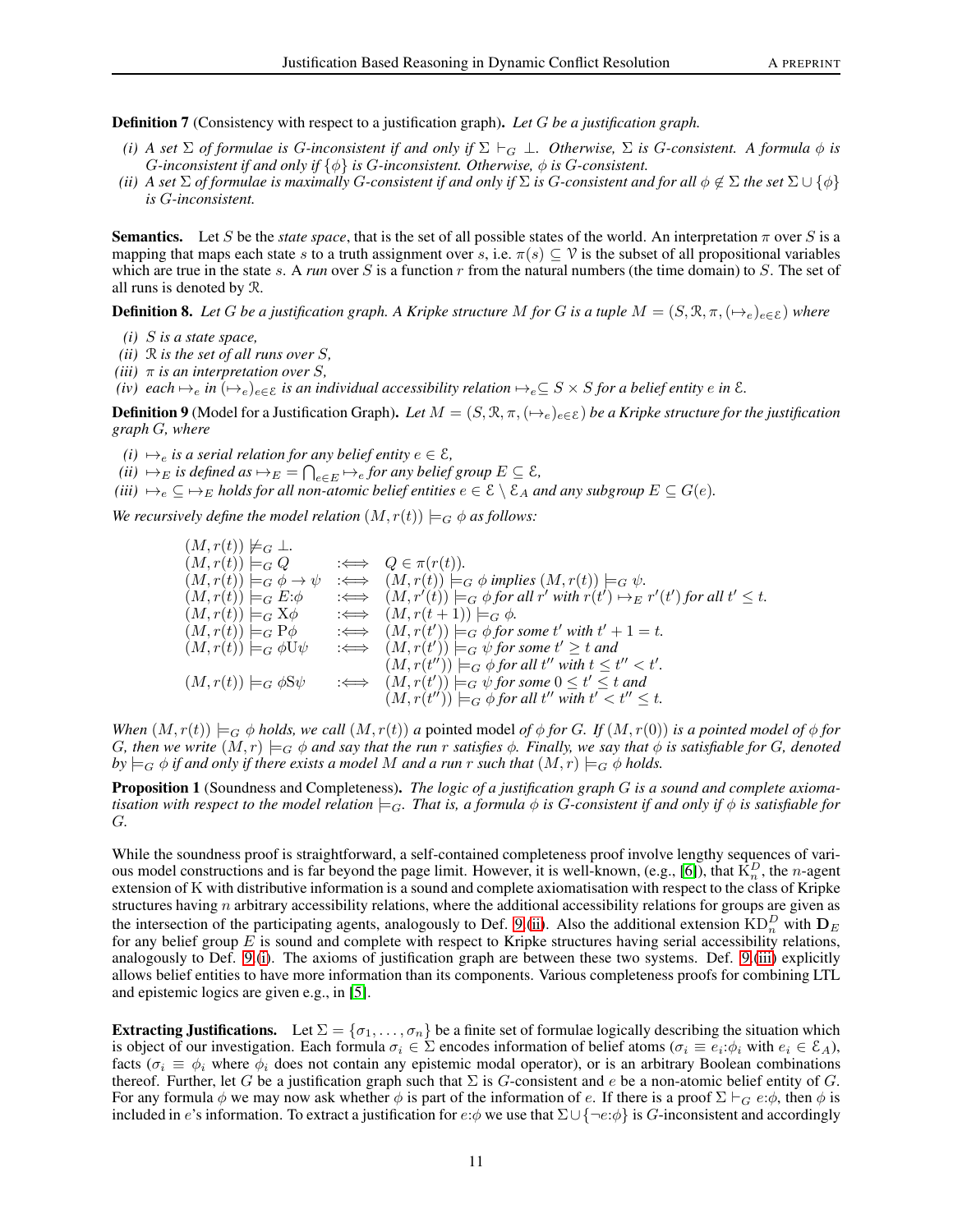unsatisfiable for G. If we succeed in extracting a minimal unsatisfiable core  $\Sigma' \subseteq \Sigma \cup \{\neg e : \phi\}$  a minimal inconsistency proof can be recovered, from which finally the used justifications are extracted.

The following proposition allows to use SAT/SMT-solvers for a restricted setting and has been used in our case study.

<span id="page-11-2"></span>**Proposition 2** (SAT Reduction). Let  $\Sigma = \{\sigma_1,\ldots,\sigma_n\}$  be a set of formulae such that each element  $\sigma_i$  is of the form  $e_i:\phi_i$  with  $e_i \in \mathcal{E}_A$  and  $\phi_i$  does not contain any epistemic modal operators. Further, let e be an arbitrary belief *entity that does not occur in*  $\Sigma$ *. Then*  $G = \{e \mapsto_G e_i | e_i$  occurs in  $\Sigma\}$  *is a justification graph for*  $\Sigma$  *if and only if*  $\Phi = {\phi_1, \ldots \phi_n}$  *is satisfiable over the non-epistemic fragment of the logic of justification graphs.* 

*Proof.* The satisfiability relation for the non-epistemic fragment is independent of the accessibility relations  $\mapsto_e$ ,  $e \in \mathcal{E}$  and, consequently, also independent of G. In particular,  $\Phi$  is satisfiable if and only if there exists a model  $M' = (S, \mathcal{R}, \pi)$  and a run r such that  $(M', r) \models \Phi$ .

Let  $G = \{e \mapsto_G e_i | e_i \text{ occurs in } \Sigma\}$  be a graph.

Let us first assume that G is a justification graph for  $\Sigma$ . Then according to Def. [9](#page-10-0) there exists a Kripke structure  $M = (S, \mathcal{R}, \pi, (\mapsto_e)_{e \in \mathcal{E}})$  and a run r such that  $(M, r) \models_G e_i : \phi_i$  for all  $e_i : \phi_i \in \Sigma$ . Hence, we have  $(M, r') \models_G \phi_i$ for all r' with  $r \mapsto_{e_i} r'$ . Furthermore, from item [\(i\)](#page-10-2) and [\(iii\)](#page-10-3) of Def. [9](#page-10-0) we observe that  $\mapsto_e$  is not empty and  $\forall e \subseteq \forall e_1 \cap \cdots \cap \forall e_n$ . Hence, there exists at least one run r' that satisfies all formulae in  $\Phi$ . Since  $\Phi$  does not contain epistemic operators, we found a model  $M' = (S, \mathcal{R}, \pi)$  and a run r' such that  $(M', r') \models \Phi$ .

For the other direction, let us assume that there exists some model  $M' = (S, \mathcal{R}, \pi)$  and a run r such that  $(M', r) \models \Phi$ . We extend M' to a Kripke structure  $M = (S, \mathcal{R}, \pi, (\rightarrow_{e'})_{e' \in \mathcal{E}})$  by setting  $r \mapsto_{e'} r'$  for all  $e' \in \mathcal{E}$  if and only if  $r = r'$ for all  $r, r' \in \Pi$ . Then  $(M, r) \models_G e_i : \phi_i$  for all  $e_i : \phi_i \in \Sigma$  since  $(M', r') \models \phi_i$  holds for all  $r \mapsto_{e_i} r'$  by construction of the accessibility relations. Moreover, since all accessibility relations are equal and reflexive,  $\mapsto_e$  is serial.

## <span id="page-11-0"></span>4 Identifying and Analysing Conflicts

In this section we first present an abstract algorithm for the conflict resolution of [Sect. 2](#page-1-0) that starts at level  $(C_1)$  and proceeds resolution stepwise up to level  $(C_4)$ . We then sketch our small case study where we applied an implementation of the abstract algorithm.

#### <span id="page-11-3"></span>4.1 Analysing Conflicts

For the analysis of conflicts we employ SMT solvers. [Prop. 2](#page-11-2) reduces the satisfiability of a justification graph to a SAT problem. To employ SMT solving for conflict analysis, we encode the (real and possible) worlds of [Sect. 2](#page-1-0) via logic formulae as introduced in [Sect. 3.](#page-7-0) Each state  $s_i$  is represented as a conjunction of literals,  $s_i \equiv \bigwedge v \land \bigwedge \neg v'$ . Introducing a dedicated propositional variable  $v_t$  for each  $v \in V$  and time step t allows us to obtain a formula describing a finite run on M. A predicate of the form  $\bigwedge_{(s,s')\in T}(s_t \to s'_{t+1})$  encodes the transition relation T. The effect of performing an action  $a_t$  at state s is captured by a formula of the form  $a_t \to (s_t \to s'_{t+1})$ . Using this we can encode a strategy  $\delta$  in a formula  $\psi_{\delta}$  such that its valuations represent runs of M according to  $\delta$ . All runs according to δ achieve goals  $\Phi$  if and only if  $\psi_{\delta} \wedge \neg \Phi$  is unsatisfiable. These logical encodings are the main ingredients for using a SAT solver for our conflict analysis. Since there are only finitely many possible strategies, we examine for each strategy which goals can be (maximally) achieved in a world M or in a set of worlds M. Likewise we check whether *A* has a winning strategy that is compatible with the strategies *A* believes *B* might choose.

Since we iterate over all possible worlds for our conflict analysis, we are interested in summarising possible worlds. We are usually not interested in all  $v_t$  – e.g. the speed of *B* may at times t be irrelevant. We are hence free to ignore differences in  $v_t$  in different possible worlds and are even free to consider all valuations of  $v_t$ , even if *A* does not consider them possible. This insight leads us to a symbolic representation of the possible worlds, collecting the relevant constraints. Now the justification graph groups the constraints that are relevant, with other words,  $e:\phi$  and  $e'$ : $\neg \phi$  will not be components of the same justification graph if the valuation of  $\phi$  is relevant. In the following we hence consider the maximal consistent set of possible worlds, meaning encodings of possible worlds that are uncontradictory wrt. the relevant propositions, which are specified via the justification graph.

#### <span id="page-11-1"></span>4.2 Algorithmic approach

In this section, we sketch an abstract algorithm for the conflict resolution at levels  $(C_1)$  to  $(C_4)$  as in [Sect. 2.](#page-1-0) Note that we do not aim with [Alg. 1](#page-12-0) for efficiency or optimal solutions but aim to illustrate how satisfiability checks can be employed to analyse our conflicts.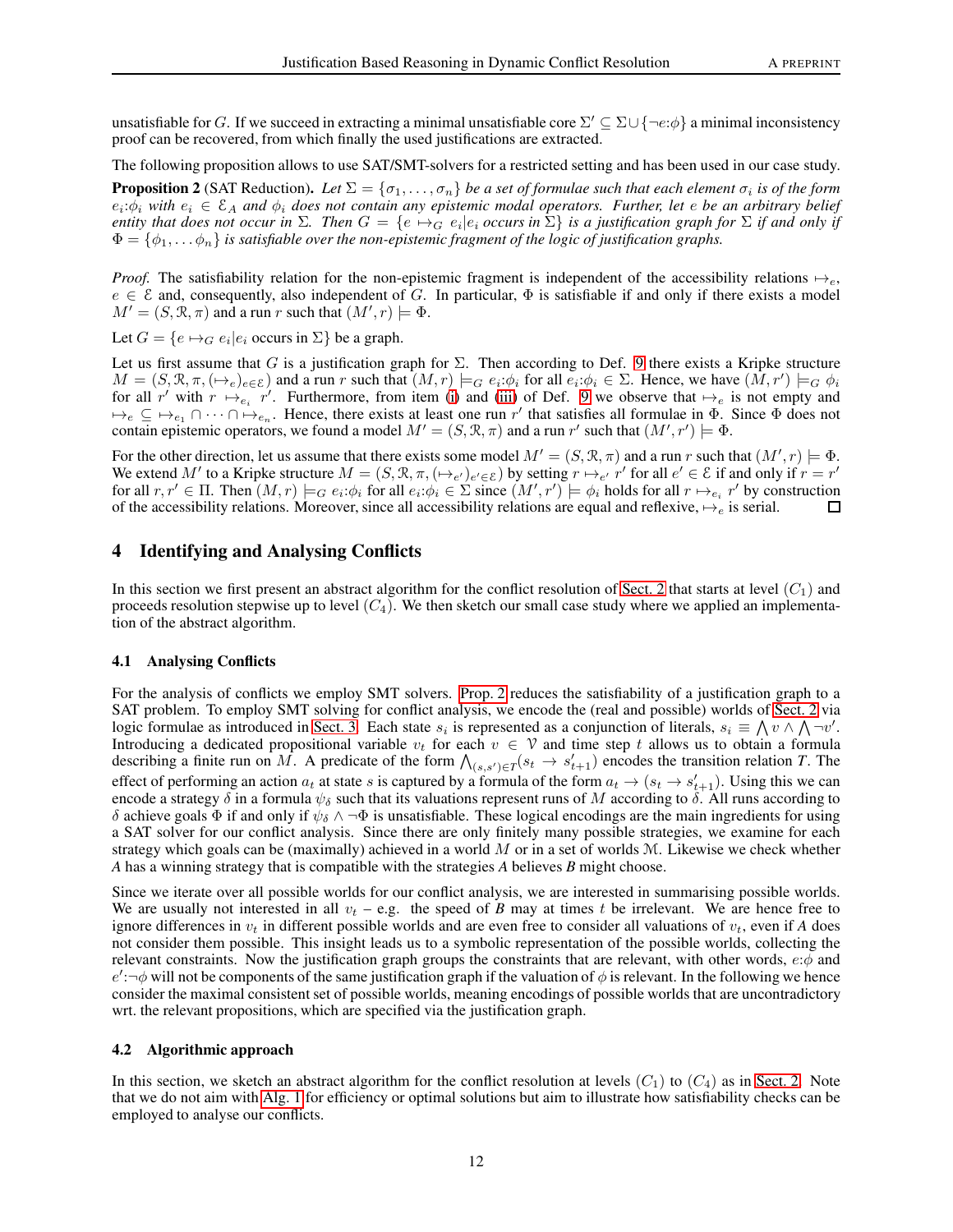Algorithm 1 Determining winning strategy based on observations, goals, and possible actions. 1: function FINDSTRATEGY( $\Sigma$ ,  $\Phi_A^{max}$ ,  $\Phi_B^{max}$ ,  $\mathcal{A}_A$ ,  $\mathcal{A}_B$ ) 2:  $\Sigma_{\mathcal{M}} \leftarrow \text{POSIBLEWORIDS}(\Sigma, \mathcal{A}_A, \mathcal{A}_B)$  >  $\longrightarrow$  *construct set of possible worlds*<br>3:  $\Delta_A \leftarrow \text{STRATA}(\mathcal{A}_A, \mathcal{A}_B, \Sigma_M, \Phi_A^{max})$  > *construct*  $\{(\delta_A, \delta_B') | r((\delta_A, \delta_B'), \Sigma_M) \models \Phi_A \text{ with } \Phi_A \in \Phi_A^{max}\}$ 3:  $\Delta_A \leftarrow \text{STRATA}(\mathcal{A}_A, \mathcal{A}_B, \Sigma_M, \Phi_A^{max})$  $\left( \begin{matrix} \delta_A, \delta'_B \end{matrix} \right) \mid r((\delta_A, \delta'_B), \Sigma_{\mathcal{M}}) \models \Phi_A \text{ with } \Phi_A \in \Phi_A^{max} \}$ 4:  $C \leftarrow \emptyset$   $\triangleright$  *set of conflict causes* 5: **for all**  $(\delta_A, \delta'_B) \in \Delta_A$  with  $r((\delta_A, \delta'_B), \Sigma_{\mathcal{M}}) \models \Phi_A \in \Phi_A^{max}$  do 6:  $E \leftarrow \text{TESTIFNOTWINNING}((\delta_A, \delta_B'), \Sigma_M, \Phi_A, \Phi_B^{m\alpha}, \mathcal{A}_A, \mathcal{A}_B)$   $\triangleright cf. Alg. 2$  $\triangleright cf. Alg. 2$ 7: **if**  $E \neq \emptyset$  then  $\mathcal{B}'_B$ ) is not winning for all  $\Sigma_M \in \Sigma_M$ , i.e.  $r((\delta_A, \delta_B'), \Sigma_M) \not\models \Phi_A$ 8:  $\mathcal{C} \leftarrow \mathcal{C} \cup \{E\}$   $\triangleright$  *memorize justifications* E 9:  $\Delta_A = \Delta_A \setminus \{(\delta_A, \delta'_B)\}\$ 10: **if**  $\Delta_A = \emptyset$  **then**  $\triangleright$  *A* is in conflict with B<br>11: **for**  $i \in [1, 2, 3, 4]$  **do**  $\triangleright$  *traverse resolution levels* 11: **for**  $i \in [1, 2, 3, 4]$  **do**  $\triangleright$  *traverse resolution levels* 12:  $\Sigma', \Phi_A^{max}, \Phi_B^{max} \leftarrow \text{FixConFlict}(\mathcal{C}, (C_i), \Sigma, \Phi_A^{max}, \Phi_B^{max})$ <sup>B</sup> ) ⊲ *cf. [Alg. 3](#page-13-1)* 13: **if**  $(\Sigma'^2 \neq \Sigma) \vee (\Phi^{max'}_A \neq \Phi^{max}_{A}) \vee (\Phi^{max'}_B \neq \Phi^{max}_{B})$ <sup>B</sup> ) then ⊲ *new information generated* 14:  $\Delta_A \leftarrow \text{FIND} \overset{\triangle}{\text{TRD}} \overset{\triangle}{\text{TRATEGY}} (\Sigma', \Phi_A^{max}, \Phi_B^{max})$ , AA, AB) <sup>⊲</sup> *new attempt with new information* 15: **if**  $\Delta_A \neq \emptyset$  **then**  $\therefore$   $\therefore$  **if**  $\Delta_A \neq \emptyset$  **then** 16: break 17: **return**  $\Delta_A$  **select**  $(\delta_A, \delta'_B) \in \Delta_A$  *to reach some goal in*  $\Phi_A^{max}$ 

<span id="page-12-0"></span>

<span id="page-12-1"></span>Figure 6: Abstract resolution process with information base, possible worlds and strategies.

The following algorithms describe how we deal with logic formulae encoding sets of possible worlds, sets of runs on them, etc. to analyse conflicts (cf. [Def. 1, p. 5\)](#page-4-0) via SMT solving. We use  $\Sigma_M$  to refer to a formula that encodes a maximal consistent set of possible worlds (cf. [Sect. 4.1\)](#page-11-3), i.e., that corresponds to a justification graph. We use  $\Sigma_{\mathcal{M}}$  to refer to a set of formulas  $\Sigma_M \in \Sigma_M$  that encode the set of possible worlds M structured into sets of possible worlds via justification graphs. We use M and  $\Sigma_M$  synonymously. Also we often do not distinguish between  $\Sigma_M$  and  $M$  – neglecting that  $\Sigma_M$  represents a set of worlds that are like M wrt to the relevant constraints.

[Fig. 6](#page-12-1) provides an overview of the relation between the initial information base  $\Sigma_I$  of agent A, its set  $\Sigma_M$  of possible worlds  $\Sigma_M$ , winning strategies, resolution, and stepwise update of the information  $\Sigma_R$  during our conflict resolution process. The initial information base defines the set of possible worlds M, which is organised in sets of maximal consistent worlds  $\Sigma_M$ . Based on  $\Sigma_M$ , A's set of strategies  $\Delta_A$  is checked whether it comprises a winning strategies in presence of an agent B that tries to achieve its own goals. If no such winning strategy exists, A believes to be in conflict with B. At each level  $(C_i)$  the resolution procedure tries to determine information  $\Sigma_R$  of level  $(C_i)$  to resolve the conflict. If the possible worlds are enriched by this information, the considered conflict vanishes. The new information is added to the existing information base and the over-all process is re-started again until either winning strategies are found or  $\Sigma_R$  is empty.

<span id="page-12-2"></span>How to find a believed winning strategy. [Alg. 1](#page-12-0) finds a winning strategy of agent A for a goal  $\Phi_A$  in  $\Sigma_M$  tolerating that B follows an arbitrary winning strategy in  $\Sigma_M \in \Sigma_M$  for its goals, i.e. it finds a strategy that satisfies  $\Phi_A$  in all possible worlds  $\Sigma_M$  where  $\Phi_A$  is maximal for  $\Sigma_M$  and in each possible world  $\Sigma_M \in \Sigma_M$  agent B may also follow a winning strategy for one of its maximal goals  $\Phi_B$ . If such a strategy cannot be found, A believes to be in conflict with B (cf. [Def. 1\)](#page-4-0).

Input for the algorithm is (i) a set  $\Sigma$  of formulae describing the current belief of A, e.g. its current observations and its history of beliefs –we call it the *information base* in the sequel–, (ii) a set of goals  $\Phi_A^{max}$  of A that is maximal in M, (iii) a set of believed goals  $\Phi_B^{max}$  of B that is maximal for a  $\Sigma_M \in \Sigma_{\mathcal{M}}$ , (iv) a set of possible actions  $\mathcal{A}_A$  for A and (v) a set of believed possible actions  $A_B$  for B.

First (L. [2](#page-11-1) of [Alg. 1\)](#page-12-0) is to construct sets of maximal consistent sets of possible worlds that together represent M. In L. [3](#page-11-1) the set  $\Delta_A$  is determined, which is the set of strategies accomplishing a maximal goal combination for A assuming B agrees to help, i.e., all winning strategies  $(\delta_A, \delta_B')$  that satisfy  $\Phi_A \in \Phi_A^{max}$  in all possible worlds  $\Sigma_M \in \Sigma_{\mathcal{M}}$ , where  $\Phi_A$  is maximal for M.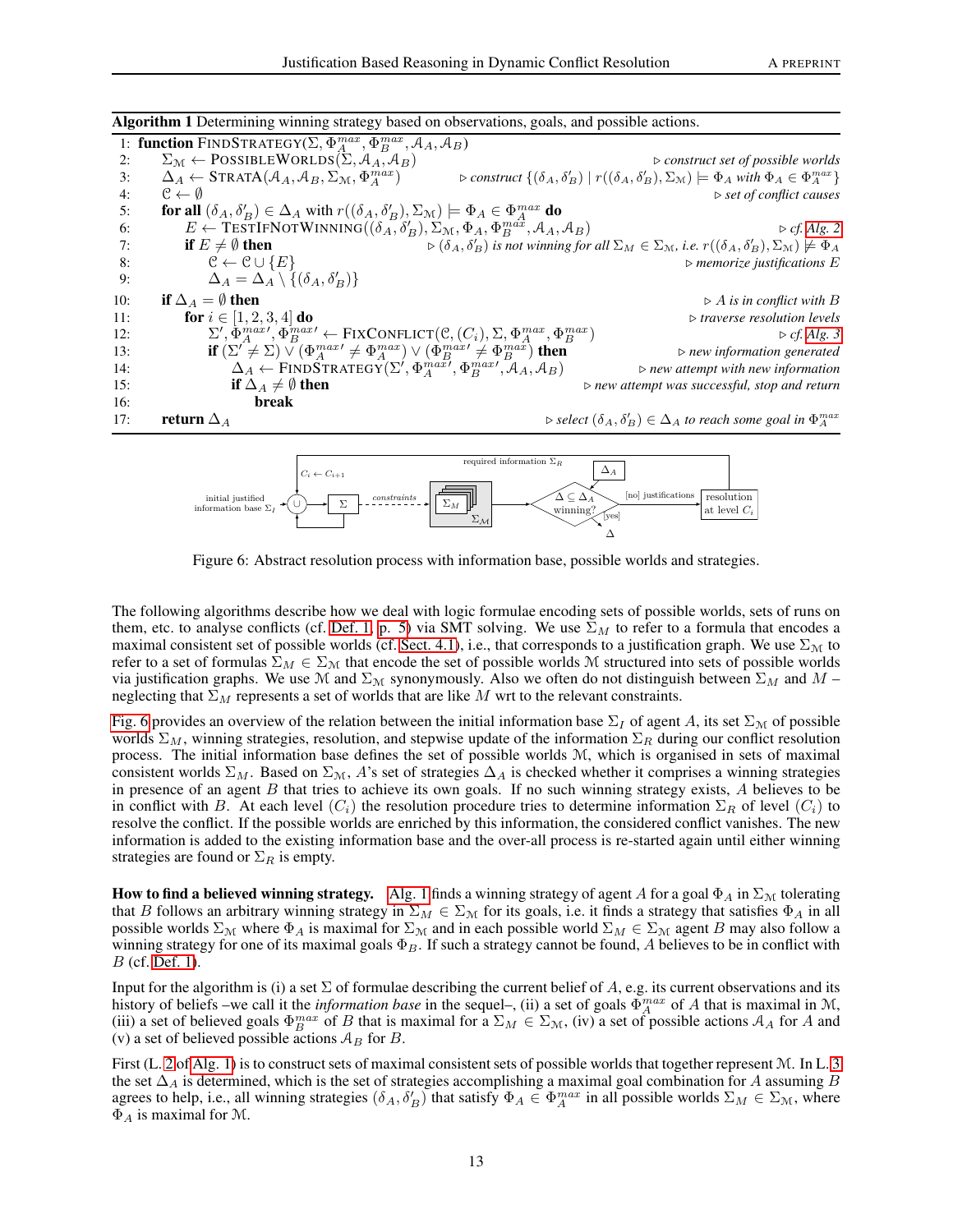| 1: function TESTIFNOTWINNING( $(\delta_A, \delta_B')$ , $\Sigma_M$ , $\Phi_A$ , $\Phi_B^{max}$ , $\mathcal{A}_A$ , $\mathcal{A}_B$ )                                                                                                             |  |  |  |
|--------------------------------------------------------------------------------------------------------------------------------------------------------------------------------------------------------------------------------------------------|--|--|--|
| for all $\Sigma_M \in \Sigma_M$ do<br>2:                                                                                                                                                                                                         |  |  |  |
| $\Delta_B \leftarrow$ STRATB $(\mathcal{A}_A, \mathcal{A}_B, \Sigma_M, \Phi_R^{max})$<br>$\triangleright$ construct $\{(\delta'_A, \delta_B)   r((\delta'_A, \delta_B), \Sigma_M) \models \Phi_B \text{ with } \Phi_B \in \Phi_B^{max}\}\$<br>3: |  |  |  |
| for all $(\delta'_A, \delta_B) \in \Delta_B$ do<br>4:                                                                                                                                                                                            |  |  |  |
| <b>for all</b> $\Phi_B \in \Phi_B^{max}$ with $r((\delta'_A, \delta_B), \Sigma_M) \models \Phi_B$ and $\Phi_B$ is maximal in $\Sigma_M$ do<br>.5:                                                                                                |  |  |  |
| <b>if</b> $r((\delta_A, \delta_B), \Sigma_M) \not\models \Phi_A \cup \Phi_B$ <b>then</b> $\triangleright (\delta_A, \delta'_B)$ is not winning for all M and all $(\delta'_A, \delta_B)$<br>6:                                                   |  |  |  |
| <b>return</b> GETJUSTIFICATIONS( $(\delta_A, \delta_B) \not\models \Phi_A \cup \Phi_B$ )<br>7:                                                                                                                                                   |  |  |  |
| 8:<br>else                                                                                                                                                                                                                                       |  |  |  |
| return $\emptyset$<br>9:                                                                                                                                                                                                                         |  |  |  |
|                                                                                                                                                                                                                                                  |  |  |  |

Algorithm 2 Test if a strategy is winning in all possible worlds.

<span id="page-13-0"></span>Algorithm 3 Try to fix a conflict by resolving contradictions.

|    | 1: function FIXCONFLICT( $\mathcal{C}, (C_i), \Sigma, \Phi_A^{max}, \Phi_B^{max}$ )                      |                                                            |
|----|----------------------------------------------------------------------------------------------------------|------------------------------------------------------------|
|    | for $E\in\mathcal{C}$ do                                                                                 |                                                            |
| 3: | $\mathcal{C} \leftarrow \mathcal{C} \setminus \{E\}$                                                     |                                                            |
| 4: | $\Sigma, \Phi_A^{max}, \Phi_B^{max} \leftarrow$ RESOLVE $(\Sigma, E, \Phi_A^{max}, \Phi_B^{max}, (C_i))$ | $\triangleright$ try resolution according to level $(C_i)$ |
| 5: | return $\Sigma, \Phi^{max}_A, \Phi^{max}_B$                                                              |                                                            |

<span id="page-13-1"></span>In lines 5 ff. we examine whether one of A's strategies (where B is willing to help) works even when B follows its strategy to achieve one of its maximal goals  $\Phi_B \in \Phi_B^{max}$  in  $\Sigma_M$ .

To this end TESTIFNOTWINNING is called for all of A's winning strategies  $(\delta_A, \delta'_B) \in \Delta_A$  (L. [6\)](#page-11-1). The function TESTIFNOTWINNING performs this test iteratively for one maximal consistent set of worlds  $\Sigma_M$  [\(Alg. 2](#page-13-0) L. [2\)](#page-12-2). Let  $\Delta_B$  be the set of joint strategies achieving a goal  $\Phi_B \in \Phi_B^{max}$  that is maximal in  $\Sigma_M$ . We check the compatibility of A's strategy  $(\delta_A, \delta_B')$  to every  $(\delta_A', \delta_B) \in \Delta_B$  [\(Alg. 2](#page-13-0) L. [3\)](#page-12-2). A strategy of  $A(\delta_A, \delta_B')$  is compatible to all of B's strategies  $(\delta'_{A}, \delta_{B})$  if all joint strategies  $(\delta_{A}, \delta_{B})$  achieve the maximal goals for A and B [\(Alg. 2](#page-13-0) L. [6\)](#page-12-2).<sup>[7](#page-13-2)</sup> If the joint strategy ( $\delta_A, \delta_B$ ) is not a winning strategy for the joint goal  $\Phi_A \cup \Phi_B$  [\(Alg. 2](#page-13-0) L. [6\)](#page-12-2), the function GETJUSTIFICATIONS extracts the set of justifications for this conflict situation [\(Alg. 2](#page-13-0) L. [7\)](#page-12-2). The set of justifications is added to the set of conflict causes C [\(Alg. 1](#page-12-0) L. [8.](#page-11-1)). Since strategy  $(\delta_A, \delta'_B)$  is not compatible to all of  $\tilde{B}$ 's strategies, it is hence not further considered as a possible conflict-free strategy for  $A$  [\(Alg. 1](#page-12-0) L. [9\)](#page-11-1).

A strategy that remains in  $\Delta_A$  at [Alg. 1](#page-12-0) L. [10](#page-11-1) is a winning strategy for one of A's goals in all possible worlds  $\Sigma_M$ regardless of what maximal goals B tries to achieve in  $\Sigma_M$ . However, if  $\Delta_A$  is empty at [Alg. 1](#page-12-0) L. [10](#page-11-1), A is in a (believed) conflict with  $B$  [\(Def. 1\)](#page-4-0). In this case, conflict resolution is attempted (cf. lines 10 ff. in [Alg. 1\)](#page-12-0). Function FIXCONFLICT from [Alg. 3](#page-13-1) is called with the set of conflict causes, the current conflict resolution level, and the current information base and goals. For each conflict cause, an attempt of resolution is made by function RESOLVE. The conflict is analysed to identify whether adding/updating information of the current resolution level helps to resolve the conflict. If there are several ways to resolve a conflict, justifications can be used to decide which resolution should be chosen. Note that conflict resolution hence means updating of the information base  $\Sigma$  or goal sets  $\Phi_A^{max}$  and  $\Phi_B^{max}$ .

Line 13 of [Alg. 1](#page-12-0) checks if some new information was obtained from the resolution procedure. If not, resolution will be restarted at the next resolution level. If new information was obtained, FINDSTRATEGY is called with the updated information. If the result is a non-empty set of strategies, the algorithm terminates by returning them as (believed) winning strategies for A. However, if the result is the empty set, resolution is restarted at the next resolution level. If  $\Delta_A$  is empty at level  $(C_4)$ , the conflict cannot be resolved and the algorithm terminates.

Termination. [Alg. 1](#page-12-0) eventually terminates under the following assumptions. The first assumption is that the set of variables V and hence the information base  $\Sigma$  is finite. In this case, the construction of maximal consistent possible worlds  $\Sigma_{\mathcal{M}}$  terminates since there is a finite number of possible consistent combinations of formulae and the time horizon for the unrolling of a possible world  $\Sigma_M$  is bounded.

Together with finite sets  $\Phi_A^{max}$ ,  $\Phi_B^{max}$ ,  $A_A$ , and  $A_B$ , the construction of strategies, i.e. functions STRATA and STRATA, terminates since there are only finite numbers of combinations of input histories and output action and there is only a finite number of goals to satisfy. All loops in algorithms [1,](#page-12-0) [2,](#page-13-0) and [3](#page-13-1) hence iterate over finite sets.

<span id="page-13-2"></span>Note that according to [Sect. 2.1,](#page-3-0) we have  $\Phi_B = \text{true}$  if B cannot achieve any goal. This reflects that A cannot make any assumption about  $B$ 's behaviour in such a situation.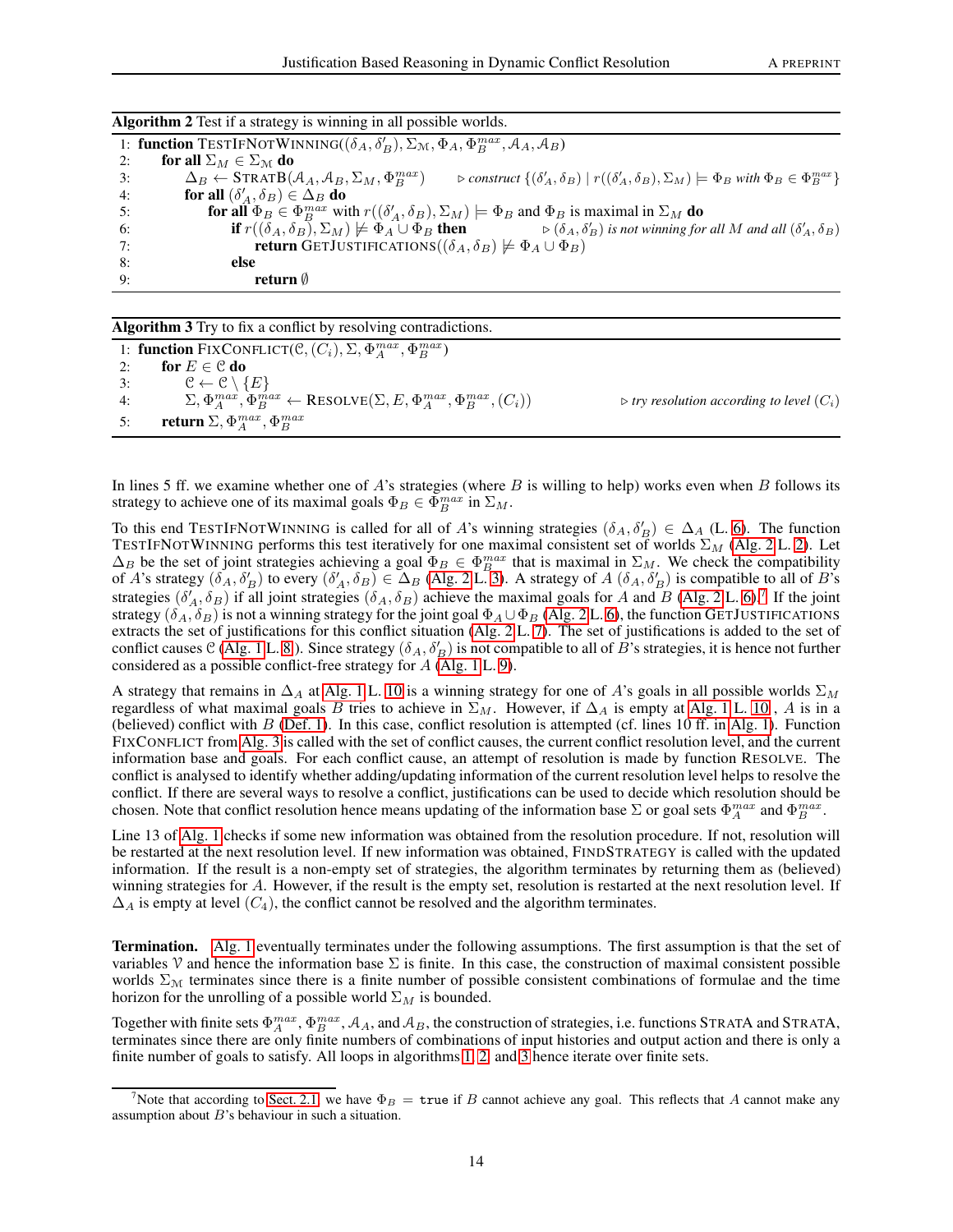The extraction of justifications terminates since runs are finite and consequently the number of actions involved in the run, too. Furthermore, for each state in a run, there are only a finite number of propositions that apply. Together with a finite number of propositions representing the goal, GETJUSTIFICATIONS can simply return the (not necessarily minimal) set of justifications from all these finite many formulae as a naive approach.

[Alg. 1](#page-12-0) terminates if a non-empty set  $\Delta_A$  is derived by testing and/or resolution, or if a fixed point regarding  $\Sigma$ ,  $\Phi_A^{max}$ , and  $\Phi_B^{max}$  is reached. Since all other loops and functions terminate, the only open aspect is the fixed point whose achievement depends on RESOLVE. We assume that [Alg. 1](#page-12-0) is executed at a fixed time instance s.t. A's perception of the environment does not change during execution. Thus,  $\Sigma$  contains only a finite number of pieces of information to share. If we assume that that sharing information leads only to dismissing possible worlds rather then considering more worlds possible, then this a monotonic process never removing any information.<sup>[8](#page-14-1)</sup> Furthermore, we assume that the partial order of goals leads, if necessary, to a monotonic process of goal negotiation which itself can repeated finite many times until no further goals can be sacrificed or adopted from B. Thus, if  $\Delta_A$  remains to be the empty set in line 15, the fixed point will eventually be reached.

Furthermore, we do not consider any kind of race conditions occurring from concurrency, e.g. deadlock situations where A can't serve B's request because it does not know what its strategy will be since A wait's for B's respond, and vice versa.

So in summary, the algorithm terminates under certain artificial assumptions but cannot determine a resolution in case without an outside arbiter. In practice such a conflict resolution process has to be equipped with time bounds and monitors. We consider these aspects as future work.

## 4.3 Case study

We implemented the algorithm sketched above in a Java program employing Yices [\[1\]](#page-16-0) to determine contradictions and analysed variations of a toy example to evaluate and illustrate our approach.

We modelled a system of two agents on a two lane highway. Each agent is represented by its position and its lane. Each agent has a set of actions: it can change lane and drive forward with different speeds. We captured this via a discrete transition relation where agents hop from position to position. The progress of time is encoded via unrolling, that is we have for each point in time a corresponding copy of a variable to hold the value of the respective attribute at that time. Accordingly the transition relation then refers to these copies.

Since we analyse believed conflicts of an agent, we consider several worlds. In other words, we consider several variations of a Yices model. Each variation represents a justification graph summarising the maximal consistent set of evidences and thereby representing a set of worlds which is justified by this set of evidences.

We modify the Yices file by adding additional constraints according to the algorithm [Sect. 4.2.](#page-11-1) For the steps  $(C_1)$  to  $(C_4)$  we add constraint predicates, e.g., that encode that information about certain observations have been communicated by say  $B$  to  $A$ , constraints that specify that  $B$  tells  $A$  it will decelerate at step 4 and constraints that encode goal combinations.

We employed Yices to determine whether there is conflict. The key observation is: If Yices determines that it holds that  $\neg \varphi$  is satisfiable in our system model, then there is the possibility that the goal is not achieved – otherwise each evolution satisfies  $\varphi$  and there is a winning strategy for the model.

# <span id="page-14-0"></span>5 Related work

Studying Traffic Conflicts. According to Tiwari in his 1998 paper [\[7\]](#page-16-6) studying traffic conflicts in India, one of the earliest studies concerned with *traffic conflicts* is the 1963 paper [\[8\]](#page-16-7) of Perkins and Harris. It aims to predict crashes in road traffic and to obtain a better insight to causal factors. The term *traffic conflict* is commonly used according to [\[7\]](#page-16-6) as "an observable situation in which two or more road users approach each other in space and time to such an extent that a collision is imminent if their movements remain unchanged" [\[9\]](#page-16-8). In this paper we are interested in a more general and formal notion of conflict. We are not only interested in collisions-avoidance but more generally in situations where traffic participants have to cooperate with each other in order to achieve their goals – which might be collision-freedom. Moreover, we aim to provide a formal framework that allows to explain real world observations as provided by, e.g., the studies of [\[7,](#page-16-6) [8\]](#page-16-7).

Tiwari also states in [\[7\]](#page-16-6) that it is necessary to develop a better understanding of conflicts and conjectures that *illusion of control* [\[10\]](#page-16-9) and *optimism bias theories* like in [\[11\]](#page-16-10) might explain fatal crashes. In this paper we develop a formal

<span id="page-14-1"></span><sup>&</sup>lt;sup>8</sup>Otherwise the set of already examined worlds can be used to define a fixed point.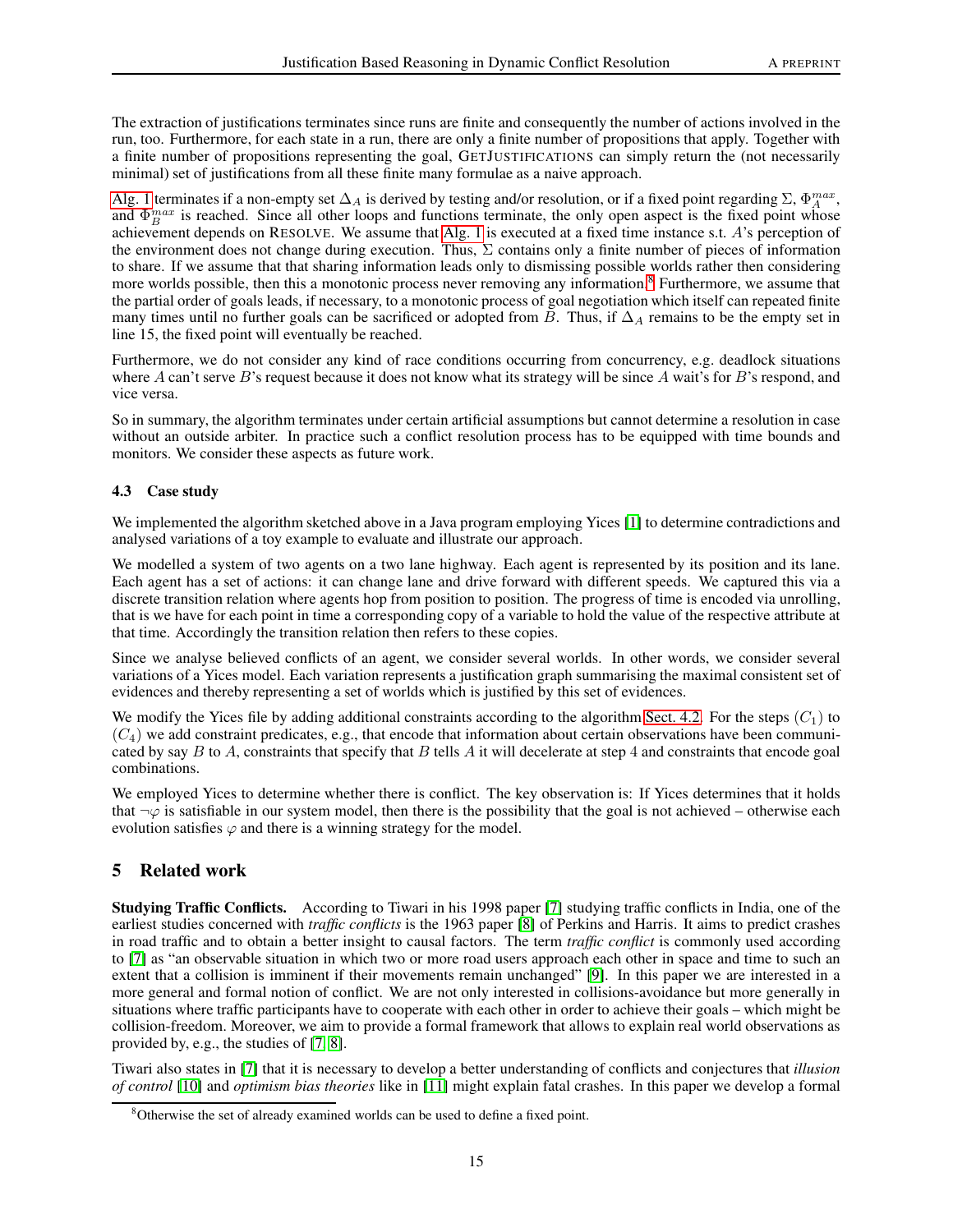framework that allows us to analyse conflicts based on beliefs of the involved agents, –although supported by our framework–we here do not compare the real world evolution with the evolution that an agent considers possible. Instead we analyse believed conflicts, that are conflicts which an agent expects to occur based on its beliefs. Such conflicts will have to be identified and analysed by prediction components of the autonomous vehicles architecture, especially in settings where misperception and, hence, wrong beliefs are possible.

In [\[12\]](#page-16-11) Sameh et al. present their approach to modelling conflict resolution as done by humans in order to generate realistic traffic simulations. The trade-off between anticipation and reactivity for conflict resolution is analysed in [\[13\]](#page-16-12) in order to determine trajectories for vehicles at an intersection. Both works [\[12,](#page-16-11) [13\]](#page-16-12) focus on conflicts leading to accidents. Regarding the suggested resolution approaches, our resolution process suggests cooperation steps with increasing level cooperation. This resolution process is tailored for autonomous vehicles that remain autonomous during the negation process.

Strategies and Games. For strategy synthesis Finkbeiner and Damm [\[14\]](#page-16-13) determined the right perimeter of a world model. The approach aims to determine the right level of granularity of a world model allowing to find a remorse-free dominant strategy. In order to find a winning (or remorse-free dominant) strategy, the information of some aspects of the world is necessary to make a decision. We accommodated this as an early step in our resolution protocol. Moreover in contrast to [\[14\]](#page-16-13), we determine information that agent  $A$  then want requests from agent  $B$  in order to resolve a conflict with  $B$  – there may still be no winning (or remorse-free dominant) strategy for all goals of  $A$ . In [\[15\]](#page-16-14) Finkbeiner et. al.presented an approach to synthesise a cooperative strategy among several processes, where the lower prioritised process sacrifices its goals when a process of higher priority achieves its goals. In contrast to [\[15\]](#page-16-14) we do not enforce a priority of agents but leave it open how a conflict is resolved in case not all their goals are achievable. Our resolution process aims to identify the different kinds of conflict as introduced in [Sect. 2](#page-1-0) that arise when local information and beliefs are taken into account and which not necessarily imply that actually goals have to be sacrificed.

We characterize our conflict notion in a game theoretic setting by considering the environment of agents  $A$  and  $B$  as adversarial and compare two scenarios where (i) the agent  $B$  is cooperative (angelic) with the scenario where (ii)  $B$  is not cooperative and also not antagonistic but reasonable in following a strategy to achieve its own goals. As Brenguier et al. in [\[16\]](#page-16-15) remark, a fully adversarial environment (including  $B$ ) is usually a bold abstraction. By assuming in (ii) that B maximises its own goals – we assume that B follows a winning strategy for its maximal accomplishable goals. So we are in a similar mind set than at assume-guarantee [\[17\]](#page-16-16) and assume-admissible [\[16\]](#page-16-15) synthesis. Basically we consider the type of strategy (winning/admissible/dominant) as exchangeable, the key aspect of our definition is that goals are not achievable but can be achieved with the help of the other.

Logics. Justification logic was introduced in [\[3,](#page-16-2) [18\]](#page-16-17) as an epistemic logic incorporating knowledge and belief modalities into justification terms and extends classical modal logic by Plato's characterisation of knowledge as justified true belief. However, even this extension might be epistemologically insufficient as Gettier already pointed out in 1963 [\[19\]](#page-16-18). In [\[20\]](#page-16-19) a combination of justification logics and epistemic logic is considered with respect to common knowledge. The knowledge modality  $K_i$  of any agent i inherits all information that are justified by some justification term t, i.e.  $t:\phi \to K_i\phi$ . In such a setting any justified information is part of common knowledge. Moreover, justified common knowledge is obtained by collapsing all justification terms into one modality J and can be regarded as a special constructive sort of common knowledge. While our approach neglects the notion of common information, we use a similar inheritance principle where a belief entity inherits information of its components, cf. Def. [4.](#page-9-1)[\(iii\)](#page-9-2). A comparison of the strength of this approach with different notions of common knowledge can be found in [\[21\]](#page-16-20). While justification logic and related approaches [\[22,](#page-16-21) [23\]](#page-16-22), aim to restrict the principle of logical awareness and the related notion of logical omniscience, we argue in Sec. [3](#page-7-0) that the principle of logical awareness as provided by modal logic is indispensable in our approach. A temporal (LTL-based) extension of justification logic has been sketched in [\[24\]](#page-16-23). This preliminary work differs from our approach wrt. the axiom systems used for the temporal logic part and the justification / modal logic part, cf. the logic of justification graphs axiomatised in Section [3.](#page-7-0) Our logic and its axiomatisation incorporates a partial order on the set of beliefs that underlies their prioritization during conflict resolution, which contrasts with the probabilistic extension of justification logic outlined in [\[25\]](#page-16-24).

# <span id="page-15-0"></span>6 Conclusion

Considering local and incomplete information, we presented a new notion of conflict that captures situations where an agent believes it has to cooperate with another agent. We proposed steps for conflict resolution with increasing level of cooperation. Key for conflict resolution is the analysis of a conflict, tracing and identifying contradictory evidences. To this end we presented a formal logical framework unifying justifications with modal logic. Alas, to the